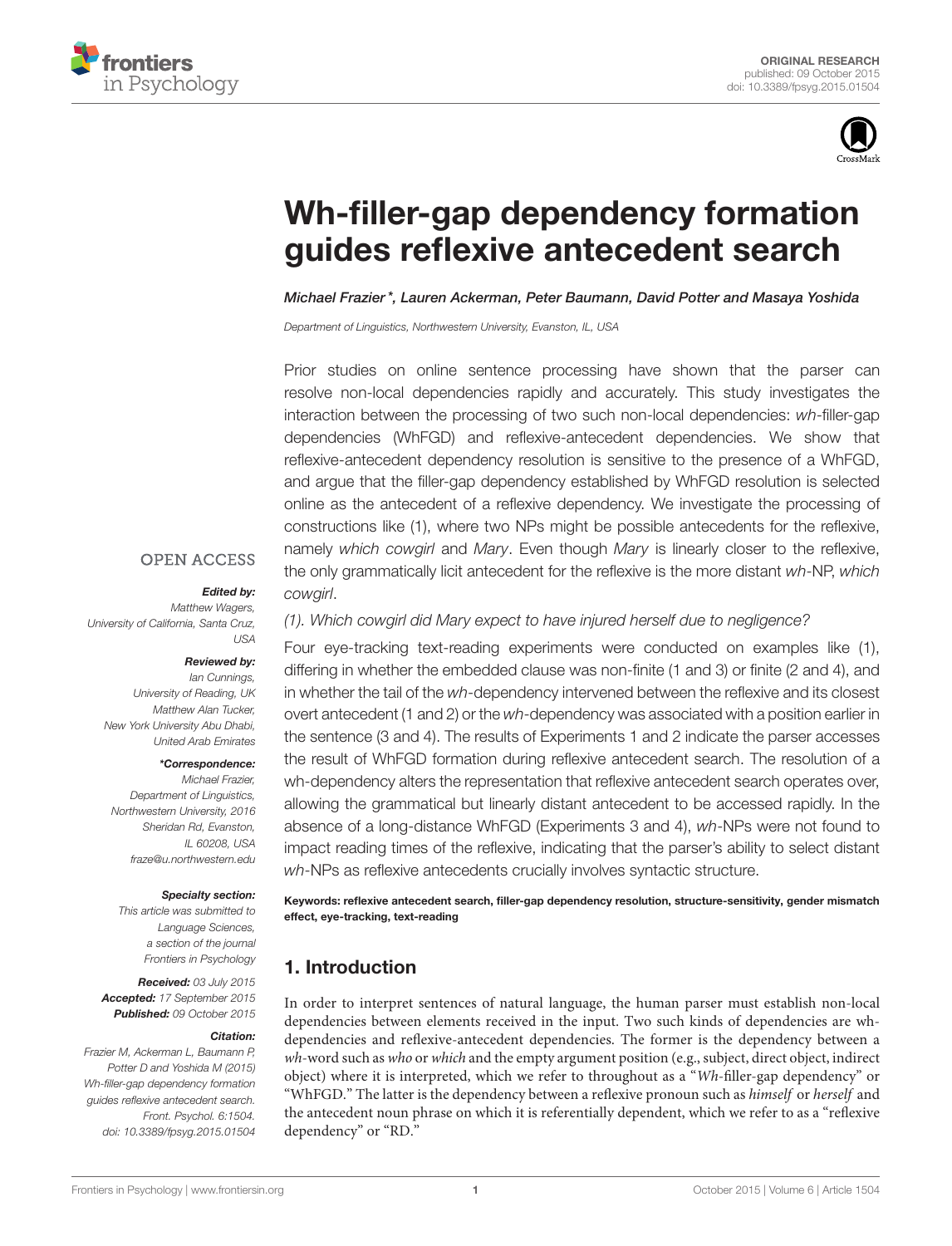WhFGDs and RDs differ from one another in a number of ways. While in a WhFGD the presence of a wh-word at the left edge of a clause can provide evidence for the existence of an empty NP position later on, such as the empty direct object position in a sentence like What did Mary eat?, a RD cannot be recognized until later. This is because in a RD, it is typically the later-occurring element in the dependency that contains bottomup evidence of the need for a reflexive-antecedent relation. That is, in a sentence like Mary saw herself, there is no indication that Mary will need to be associated with a reflexive later in the sentence until the reflexive herself is actually encountered. Evidence from many psycholinguistic studies, discussed below, indicates that both of these dependency resolution processes occur quite rapidly in online reading. If the presence of a WhFGD affects the online operation of a subsequent RD resolution, this would constitute evidence that the antecedent retrieval process is sensitive to syntactic structure, namely to the presence and location of the WhFGD.

In this paper, we investigate the interaction between the processes of the parser that establish these two kinds of dependencies in on-line sentence comprehension. In particular, we examine whether resolving a WhFGD establishes a new candidate antecedent in the representation that is searched during the resolution of a RD. Converging evidence from the psycholinguistic sentence processing literature indicates that the process of WhFGD resolution is an active process. In particular, upon encountering a wh-word, the parser does not wait to receive bottom-up information determining the location of the tail of the WhFGD, but actively posits or hypothesizes the dependency tail whenever it detects an incoming position at which resolving the dependency would be grammatically licit [\(Stowe, 1986;](#page-18-0) Traxler and Pickering, [1996;](#page-18-1) [Phillips, 2006\)](#page-18-2). Likewise, reflexive resolution is known to be rapid and grammatically sensitive (Nicol and Swinney, [1989;](#page-18-3) [Sturt, 2003;](#page-18-4) [Jäger et al., 2015\)](#page-18-5): upon encountering the reflexive, the parser tries to link the reflexive to grammatically licit antecedents in the early stages of online processing.

Considering RDs like 1, a reflexive normally co-refers with its closest potential antecedent. In [\(1\),](#page-1-0) himself is understood to co-refer with the man, not with Jane<sup>[1](#page-1-1)</sup>. In [\(2\),](#page-1-2) however, the whphrase which man is interpreted as the subject of the non-finite embedded clause to have injured himself, just as the man is in [\(1\),](#page-1-0) but it is displaced from the canonical embedded subject position after expect. In a context such as this, the wh-phrase which man must be the antecedent of himself, instead of the linearly closer noun phrase Jane. If Jane were chosen as the antecedent of the reflexive in either [\(1\)](#page-1-0) or [\(2\),](#page-1-2) the example would be predicted to be unacceptable due to the gender mismatch between the feminine name Jane and the masculine reflexive himself, contrary to fact.

- <span id="page-1-2"></span><span id="page-1-0"></span>(1) Jane<sub>i</sub> expected the man<sub>j</sub> to have injured himself<sub>\*i/j</sub>.
- (2) Which man<sub>i</sub> did Jane<sub>j</sub> expect to have injured himself<sub>i/\*j</sub>?

Examples such as these, with nonfinite embedded clauses associated with sentence-initial wh-phrases, allow us to investigate whether the result of WhFGD resolution influences RD resolution. Without WhFGD resolution, in an example like [\(2\)](#page-1-2) the closest potential candidate antecedent (Jane) for the reflexive mismatches with it in gender. If reflexive resolution operates over a representation that does not include information about WhFGDs, then in the course of finding the antecedent for the reflexive himself in [\(2\)](#page-1-2) the parser may (at least transiently) attempt to associate himself with Jane, leading to processing difficulty and a possible slowdown due to the gender mismatch [\(Sturt, 2003\)](#page-18-4).

If, however, the active process of WhFGD resolution alters the representation over which reflexive resolution operates, it may establish a new candidate antecedent for the reflexive that is closer to the reflexive than the ungrammatical antecedent Jane, by co-indexing the sentence-initial wh-phrase which man with the position of the gap  $(3)^2$  $(3)^2$ . In this case, the closest candidate antecedent for the reflexive in [\(2\)](#page-1-2) will be the gap linked to the (masculine) wh-phrase. We would thus not expect the parser to attempt to associate himself with Jane even temporarily, because there is a closer, grammatically acceptable antecedent. The parser should therefore experience no gender-mismatch effect when the reflexive mismatches in gender with an ungrammatical but linearly close candidate antecedent such as Jane in [\(2\).](#page-1-2)

<span id="page-1-3"></span>(3) Which man<sub>i</sub> did Jane expect  $/gap/<sub>i</sub>$  to have injured himself?

Thus, whether or not the parser experiences gender-mismatch effects from a linearly close but ungrammatical candidate antecedent like Jane in examples like [\(2\)](#page-1-2) can tell us whether the process of reflexive resolution is sensitive to the presence of a WhFGD.

The plan for this paper is as follows. In the remainder of Section [1,](#page-0-0) we discuss the theoretical and empirical background of this line of research, focusing in turn on WhFGD resolution (Section [1.1\)](#page-1-5), and reflexive antecedent search (Section [1.2\)](#page-2-0). In Section [2](#page-5-0) we report the results of four experiments to test whether the tail of a WhFGD is treated online as a potential antecedent for reflexive resolution. Section [3](#page-15-0) discusses the implications of these results for theories of sentence-processing, and Section [4](#page-17-0) concludes.

### <span id="page-1-5"></span>1.1. Active wh-dependency Resolution

The term WhFGD resolution refers to the process by which the parser interprets a left-peripheral wh-question element such as what, who, or which NP to correspond to appropriate sentence-internal material—approximately, to correspond to the position in which the wh-element's correlate would appear in an answer to the wh-question. The end result of this process is that the  $wh$ -element in a  $wh$ -question like  $(4-a)$  is interpreted as corresponding to the empty direct object position, such that an answer to [\(4-a\)](#page-2-1) would include an element filling this position, as in [\(4-b\).](#page-2-2)

<span id="page-1-1"></span><sup>&</sup>lt;sup>1</sup>Here and throughout, subscript indices are used to indicate possible and impossible coreference relations: NPs bearing the same subscript index indicate an interpretation under which these NPs refer to the same entity, and impossible interpretations [e.g.,  $himself = Jane$  in [\(1\)\]](#page-1-0) are prefixed with an asterisk.

<span id="page-1-4"></span> $2$ Whether *position* here is defined structurally, or in terms of verbal selection frames, or at the level of predicate-argument relations, is immaterial at this early point in the discussion.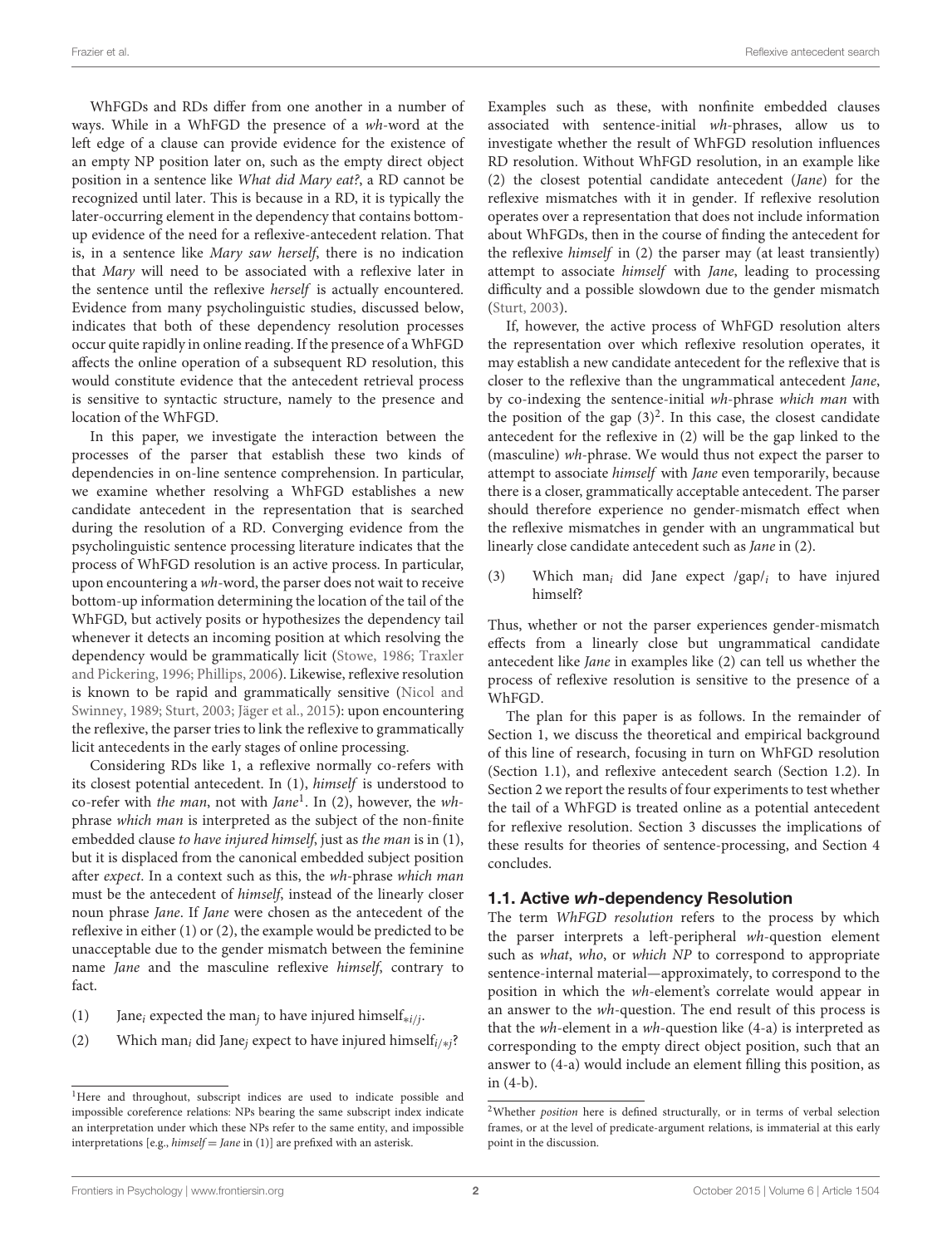<span id="page-2-2"></span><span id="page-2-1"></span>(4) a. What did Mary devour? b. Mary devoured fish.

Upon encountering a position in the input string in which a grammatically obligatory element is missing, [in the case of [\(4-a\),](#page-2-1) the object position immediately after devour] the parser has bottom-up evidence that this is the position to be affiliated with the left-peripheral wh-word. In what follows, we refer to this empty position in the input corresponding to the wh-element's answer and to the variable in the sentence's interpretation as the gap.

Converging evidence from the psycholinguistic sentence processing literature, however, indicates that the parser is not as conservative in resolving WhFGDs as the above would suggest: instead the process of wh-dependency resolution is an active process [\(Frazier, 1987\)](#page-18-6). In particular, upon encountering a whword, the parser does not wait to receive bottom-up information determining the location of the gap (viz. a position in the input string in which a grammatically obligatory element is missing), but actively posits or hypothesizes the existence of a gap whenever it detects an incoming position at which such a gap would be grammatically licit [\(Traxler and Pickering, 1996;](#page-18-1) [Phillips, 2006;](#page-18-2) [Omaki et al., 2015\)](#page-18-7).

The principle line of evidence that wh-dependency resolution is an active process in this sense comes from the so-called filledgap effect (FGE, [Stowe, 1986](#page-18-0) et seq.). The FGE is a readingtime slowdown observed at the positions of an overt NP in a sentence with a wh-element, such as the position of the sushi in [\(5\).](#page-2-3) The object position after eat is a potential gap site, but not an actual gap site, the actual gap site being in the complement of the preposition with. The fact that reading-time slowdowns are observed at such positions is interpreted as an indication of the parser's having hypothesized a gap in the position occupied by the overt NP and subsequently, upon finding this prediction falsified, having to take time to correct its mistake $^3.$  $^3.$  $^3.$ 

(5) What did Mary eat the sushi with?

Precisely how active or predictive the process of WhFGD resolution may be is not directly relevant to the present study, because in all experiments reported here the WhFGD occurs substantially before the measurement regions of the reflexive and its spillover region. However, the general finding that gap-filling is an active, rapid process is strong evidence that this process will have completed by the time RD resolution is triggered, when the parser encounters the reflexive in examples like [\(3\).](#page-1-3) This enables us to study whether reflexive resolution is sensitive to the presence of a WhFGD without the danger that the WhFGD has not been recognized by the parser at the point when RD resolution occurs.

#### <span id="page-2-0"></span>1.2. Antecedent Retrieval

Because wh-words in English are under normal circumstances located at the left edge of the clause with which they are associated, wh-dependency resolution is in the general case a forward process in the sense that the cue to the existence of a long-distance dependency between two linguistic elements is encountered at the leftmost element. Reflexive antecedent search is quite different, because while a reflexive is overtly marked with the morpheme self, it generally occurs after its antecedent, which does not bear any marking indicating that it is the antecedent of an upcoming reflexive. Trivially, in example [\(6\)](#page-2-5) below, John occurs in the same form whether it is the antecedent of a reflexive [\(6-b\)](#page-2-6) or not [\(6-a\).](#page-2-7) That is, while the presence of wh-morphology triggers an active search through subsequently-processed linguistic material for the tail of the whdependency, the presence of reflexive morphology (English -self) must instead trigger a backwards search through previouslyprocessed material for its antecedent.

<span id="page-2-7"></span><span id="page-2-6"></span><span id="page-2-5"></span>(6) a. John<sub>i</sub> dislikes him<sub>\*i/j</sub>. b. John<sub>i</sub> dislikes himself<sub>i/\*j</sub>.

Additionally, the possibility of a RD is constrained in two ways. The first constraint, typically referred to as Condition A of the Binding Theory [\(Chomsky, 1981\)](#page-18-9), states that reflexives must be locally bound, so non-clausemate NPs and those that do not ccommand[4](#page-2-8) the reflexive are illicit antecedents, as indicated by the unacceptability of the examples in [\(7\).](#page-2-9) Second, in English, a reflexive must match its antecedent in number and gender, so that e.g., masculine NPs are illicit antecedents of feminine reflexives and vice versa, as indicated by the unacceptability of the examples in [\(8\).](#page-2-10)

- <span id="page-2-11"></span><span id="page-2-10"></span><span id="page-2-9"></span> $(7)$  a. John hopes that the police won't find himself.
	- b. <sup>∗</sup>Rumors about John bothered himself.
- $(8)$  a. John injured herself.
	- b. <sup>∗</sup>Mary injured himself.

<span id="page-2-3"></span>Although the aim of this study is principally to determine how structure-sensitive the reflexive antecedent retrieval process is, rather than to distinguish between different mechanisms of antecedent retrieval, the parser's behavior in this context still has the potential to be informative about the retrieval mechanism itself, and so some discussion of different models of the retrieval of linguistic antecedents from memory bears inclusion here.

In cue-based models of antecedent retrieval like Lewis and Vasishth [\(2005\)](#page-18-10), the antecedent retrieval mechanism is not crucially constrained by syntactic structure. Instead, upon encountering a word that requires an antecedent (in the present case, the reflexive), the parser performs a featurematching operation in parallel on all the elements in a content-addressable memory store—roughly, all the words it has recently encountered. In a model like this, cues indexing the syntactic position of potential antecedents can interact with nonstructural cues like agreement features, allowing ungrammatical

<span id="page-2-4"></span> $^3\rm{White}$  [\(Stowe, 1986\)](#page-18-0) observed FGE-related slowdown only in the position of nonsubjects, not of subjects, since then, other researchers, for example [Lee \(2004\)](#page-18-8), have found that subject-FGEs do appear under slightly different experimental settings.

<span id="page-2-8"></span><sup>4</sup>C-command [\(Reinhart, 1976\)](#page-18-11) is a notion of relative syntactic prominence; formally, in a tree structure,  $\alpha$  c-commands  $\beta$  iff  $\alpha$  does not dominate  $\beta$  and the node immediately dominating  $\alpha$  also dominates  $\beta$ . For our purposes here, it suffices that subjects c-command their associated verb phrases and all the contents of their associated verb phrases, including subordinate clauses. Note also that additional NPs contained inside an NP subject do not c-command anything out of the NP subject, as in [\(7-b\)](#page-2-11) below.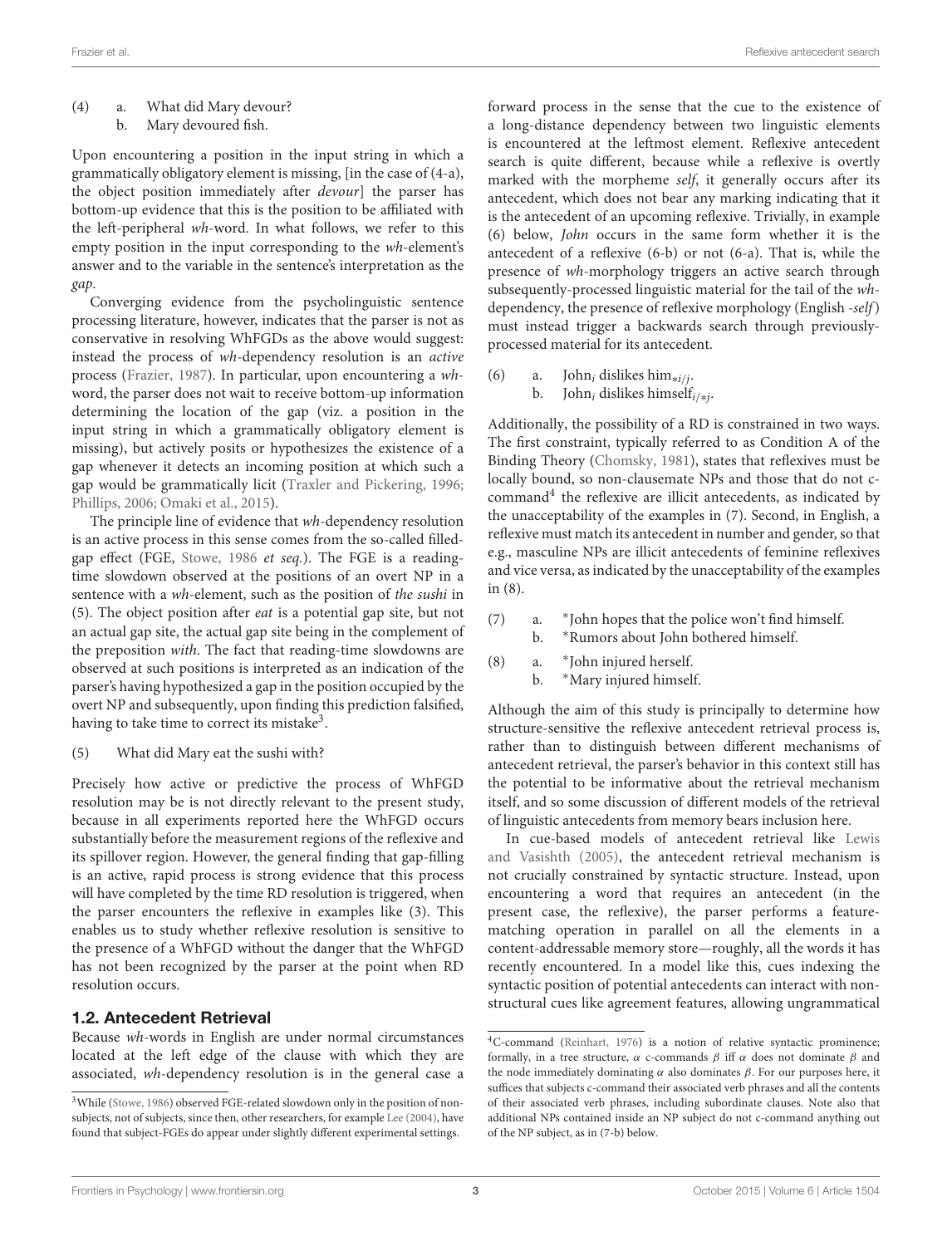antecedents to potentially be retrieved. On such an account, both candidate reflexive antecedents are predicted to impact the reading-time measures of the reflexive in our experiments, because both of them will be simultaneously checked against the features (in particular the gender feature) of the reflexive when the parser encounters it.

Precisely how the candidate antecedents should affect readingtime measures of the reflexive depends upon the details of the cue-based model adopted. A simple possibility is that the parser should experience extra difficulty when no candidate antecedent is found in its memory store, leading to an interaction effect such that the reflexive regions of sentences like [\(3\)](#page-1-3) but containing no gender-matching antecedent for the reflexive, such as [\(9\),](#page-3-0) are read most slowly.

#### <span id="page-3-0"></span>(9) Which woman did Jane expect to have injured himself?

More complex patterns are also possible, however. In the model of [Lewis and Vasishth \(2005\)](#page-18-10), two distinct interference effects are predicted between the match/mismatch of the wh-NP and the linearly local NP. First, when both candidate antecedents match the feature specification of the reflexive, similarity-based interference is predicted, such that the reflexive regions of sentences like [\(3\)](#page-1-3) but containing two gender-matching antecedent for the reflexive, such as [\(10\),](#page-3-1) will exhibit readingtime slowdowns.

### <span id="page-3-1"></span>(10) Which man did John expect to have injured himself?

This is due to the mutual inhibition between the featurally similar candidates. Second, facilitation should occur where the accessible antecedent mismatches and the inaccessible antecedent matches the features of the reflexive. This would manifest as faster reading times. More complex models such as the one in [Jäger et al.](#page-18-5) [\(2015\)](#page-18-5) also predict that the gender congruency of the candidate antecedents should interact in modulating reading-times at the reflexive. In general, cue-based retrieval models that are not constrained by syntactic structure make the prediction that both candidate antecedents should affect reading times.

Cue-based models commonly incorporate a decay parameter, such that items that have been in memory longer are less salient and harder to retrieve, but a decay parameter does not predict effects of the wh-NP in the absence of effects of the more local candidate antecedent NP, since the wh-NP will have been in memory slightly longer. Even if the wh-NP is re-activated (and thus boosted) in memory at the position of the verb in the lower clause as [Lewis and Vasishth \(2005\)](#page-18-10)'s model predicts, it should still be the case that the activation of the more local candidate antecedent remains strong enough to induce some effect at the reflexive. For this reason, theories of cue-based retrieval would predict an interference effect from the matrix subject NP Jane in [\(3\).](#page-1-3)

[Dillon et al. \(2013\)](#page-18-12) did not observe an interference effect of this kind in their experiments on sentences like [\(11\),](#page-3-2) and performed computational simulations of the level of memory activation of the competing reflexive antecedents in order to determine whether such a reactivation-based account could explain the lack of interference effects. They compared the predictions of a cue-based system that was restricted to consider only syntactic information in reflexive antecedent retrieval with one that could consider all cues, including agreement information, where both systems incorporated memory reactivation of the grammatical antecedent [in [\(11\),](#page-3-2) the new executive]) at the matrix verb (doubted), a point after the competing antecedent (the middle managers).

<span id="page-3-2"></span>(11) <sup>∗</sup>The new executive who oversaw the middle managers apparently doubted themselves . . .

They concluded, however, that a formal model of antecedent activation that was restricted to consider only syntactic cues in reflexive antecedent search provided a closer fit to their empirical findings than one that considered all cues (including morphological ones) and depended only upon relative activation level to modulate which candidate antecedent was retrieved. That is to say, cue-based models that were not restricted to consider only syntactic structural cues in reflexive antecedent retrieval predicted more interference than observed, even after accounting for reactivation of the grammatical antecedent.

While the sentences studied in [Dillon et al. \(2013\)](#page-18-12) involve somewhat different long-distance dependencies, in both their sentences and ours the grammatical antecedent is reactivated after the ungrammatical candidate antecedent [at doubted in their [\(11\)](#page-3-2) and at or around have injured in our [\(3\)\]](#page-1-3), and so a model such as theirs plausibly predicts no effect of the ungrammatical candidate antecedent in our experiments as well.

Many previous studies have investigated whether the antecedent retrieval process, whether cue-based or otherwise, is constrained by syntactic relations: namely, where a potential antecedent is located in the syntactic tree (e.g., Badecker and Straub, [2002;](#page-18-13) [Sturt, 2003;](#page-18-4) [Felser et al., 2009;](#page-18-14) [Xiang et al.,](#page-18-15) [2009;](#page-18-15) [Cunnings and Felser, 2013;](#page-18-16) [Dillon et al., 2013;](#page-18-12) Clackson and Heyer, [2014;](#page-18-17) [Cunnings and Sturt, 2014\)](#page-18-18).

[Sturt \(2003\)](#page-18-4) investigated the on-line application of Condition A of the Binding Theory in sentence processing by crossmanipulating the (stereotypical) gender match/mismatch and structural accessibility/inaccessibility (in terms of c-command relations) of prior discourse referents. In his Experiment 1, two candidate antecedents, both c-commanding a reflexive, were cross-varied for gender congruency with the reflexive, as in [\(12\).](#page-3-3) As expected, when the linearly closer and structurally accessible antecedent mismatched the anaphor in stereotypical gender, reading times on the anaphor/spill-over region were slower.

<span id="page-3-3"></span>(12) He/she remembered that the surgeon had pricked himself/herself with a used syringe needle.

On the other hand, in [Sturt \(2003\)](#page-18-4)'s Experiment 1, a significant effect of inaccessible-match/mismatch was found in later measures, such that mismatching inaccessible antecedents slowed down subsequent reading times on the anaphor. [Sturt \(2003\)](#page-18-4) interpreted this result as evidence that the antecedent retrieval process is structurally constrained such that grammatical constraints act as a filter on interpretation during on-line reading, which can subsequently be violated by more general comprehension processes. [Cunnings et al. \(2015\)](#page-18-19) and [Kush et al.](#page-18-20)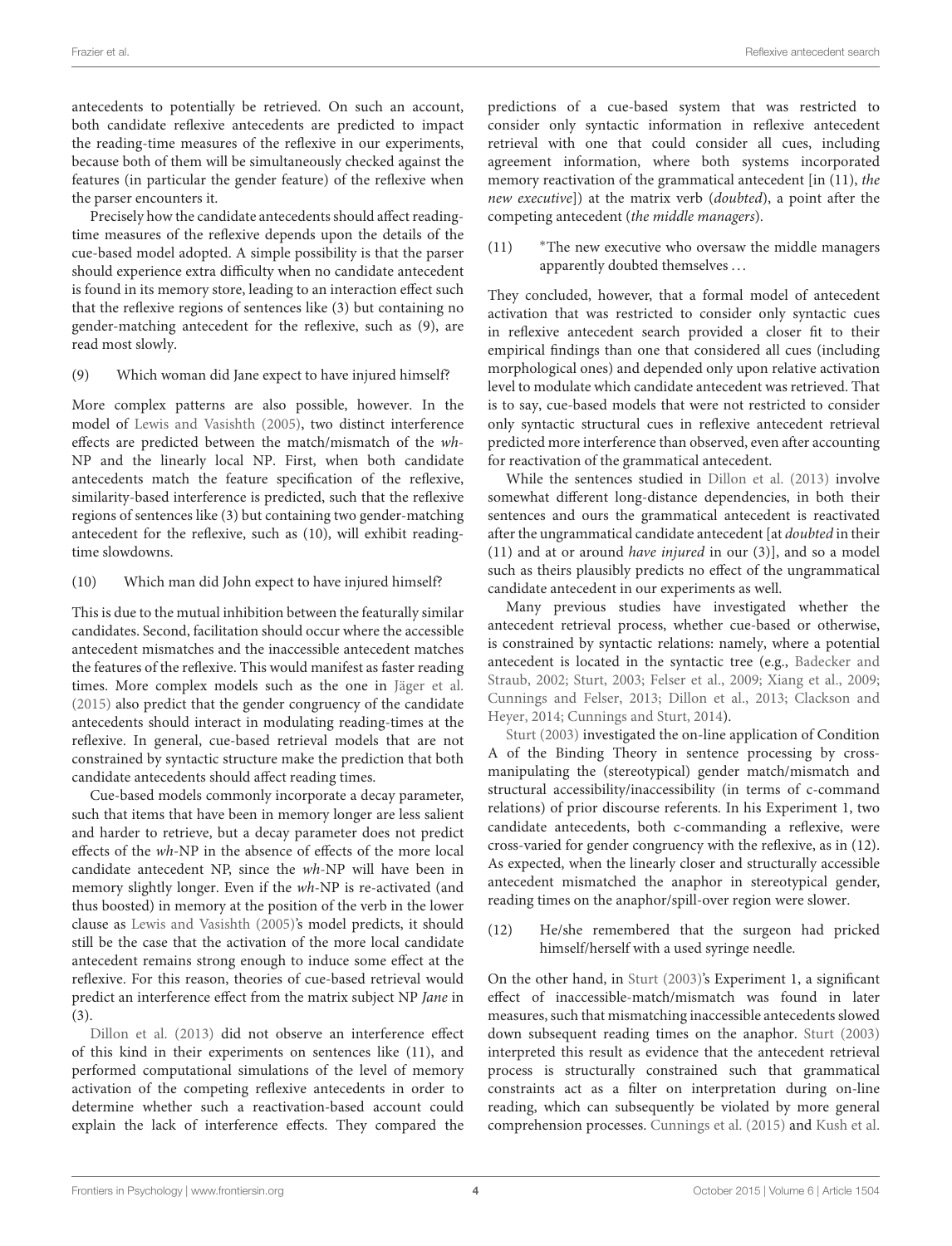[\(2015\)](#page-18-20) found similar patterns in the case of pronoun binding, and both interpret them as evidence of later comprehension processes attempting to coerce an antecedence relation when none is permitted by the grammar, though the explanation offered by [Kush et al. \(2015\)](#page-18-20) involves a number of additional complications.

[Sturt \(2003\)](#page-18-4)'s Experiment 2 is similar in some ways to the present study in that it also tests reflexive resolution in configurations where a grammatically inaccessible antecedent is linearly closer to the reflexive than the grammatically accessible antecedent.

(13) The surgeon who treated Jonathan/Jennifer had pricked himself/herself with a used syringe needle.

The fact that Sturt found no result of the inaccessible antecedent in his Experiment 2, in contrast with his Experiment 1 where late interference effects were found, may indicate that such interference effects are confined to configurations in which the inaccessible antecedent c-commands the reflexive. If this is the case, interference effects similar to those in Sturt's Experiment 1 may be found in the present study. However, in this study, unlike in Sturt's Experiment 2, both the accessible and inaccessible antecedent c-command the reflexive. This difference allows the present study to serve as a kind of follow-up to [Sturt \(2003\)](#page-18-4), distinguishing whether the parser's reflexive antecedent resolution system is sensitive to structural (rather than linear) locality of a potential antecedent separately from c-command.

Substantial additional evidence indicates that at least the structural relation of c-command affects dependency formation. [Cunnings et al. \(2015\)](#page-18-19) and [Kush et al. \(2015\)](#page-18-20), for example, both investigated the retrieval of antecedents of bound pronouns which, like reflexives, are referentially dependent upon other NPs. Both groups of researchers found evidence that the ccommand relation constrains the antecedent search process, such that bound pronouns only trigger antecedent retrieval of possible binders in c-commanding positions.

However, theories taking account of only c-command do not predict that the parser should be able to effectively distinguish between the grammatical and ungrammatical antecedents in our experiments, since both candidate antecedents c-command the reflexive. For these accounts to make different predictions about these sentences, a notion of locality is needed as well reflexives in English are more restricted than bound pronouns because their antecedents must c-command the reflexive and must be contained in the same immediate clause. If the retrieval system can take advantage of both of these structural properties (c-command and clausemate-hood), it should fail to exhibit interference effects from the linearly more local candidate antecedent in sentences like [\(3\).](#page-1-3)

That is to say, the possible grammatical sensitivity of the parser investigated here is somewhat finer grained than that investigated in e.g., [Cunnings et al. \(2015\)](#page-18-19), who investigated whether antecedent retrieval is sensitive to the c-command constraint on anaphora. Correctly resolving sentences like [\(3\)](#page-1-3) requires the parser to attend to two grammatical constraints– the clausemate condition on reflexives, and the necessity of a WhFGD tail in the embedded clause in examples like [\(3\)–](#page-1-3)and not merely retrieve a c-commanding antecedent, since both which man and Jane c-command the reflexive in sentences like [\(3\).](#page-1-3) In our case, if the reflexive is linked to the c-commanding linearly local antecedent, a gender mismatch effect is expected based upon the gender match/mismatch of this NP with the reflexive. On the other hand, if the reflexive is linked to the tail of the WhFGD, due to the parser's respecting the structural constraint on the WhFDG, we should observe a gender mismatch effect due to the wh-NP's match/mismatch with the gender of the reflexive.

[Dillon et al. \(2013\)](#page-18-12) directly compared reflexive antecedent retrieval with a somewhat similar dependency, subject-verb agreement, that also requires feature congruency between words that may be linearly distant from one another. They investigated whether the interference effects found in subject-verb agreement, where an illicit potential antecedent can cause the verb to mistakenly bear incorrect agreement morphology, were also found in reflexive antecedent retrieval, and did not find evidence that they were. [Dillon et al. \(2013\)](#page-18-12) proposed that, unlike in subject-verb agreement, the antecedents of reflexives are retrieved using solely syntactic cues, with other kinds of cues, such as grammatical gender, being checked against retrieved antecedents only later. On their account, the retrieval system has access to information about which NP in its memory store is the local subject, thus enabling it to be sensitive to c-command as well as locality. On an account of this kind, we would not expect to see an effect of the inaccessible antecedent on reading times of the reflexive.

However, there is a caveat to the preceding discussion. Even if the retrieval system is able to track the identity of the current local subject, it is possible for it to be misled by examples like [\(3\).](#page-1-3) The grammatically accessible antecedent for the reflexive in [\(3\)](#page-1-3) is the wh-phrase, which is not located inside the immediate local clause containing the reflexive, to have injured himself. No local subject is overtly present in this clause at all. The sentences in our experiments thus probe one further level of syntax-sensitivity on the part of the antecedent retrieval system: whether it is able to access the result of the WhFGD resolution process, a posited gap in the subject of the infinitive clause, as a potential reflexive antecedent. There are at least two reasons it might fail to do so.

First, it is possible that the results of WhFGD resolution are simply not represented in a way that is accessible to the reflexive resolution process. This might be the case if the gap/tail of the WhFGD was simply not present in its memory store. Second, it might be the case that the parser is susceptible to what are known as local coherence effects, where a parse is adopted that is suitable for only a substring of the input. Note that in examples like [\(3\),](#page-1-3) if the wh-NP is disregarded, the result is the possible sentence did Jane expect to have injured himself, in which Jane must be the antecedent of the reflexive, contrary to gender congruency. There is evidence that in some contexts the parser can be misled by local coherence effects (e.g., [Ferreira et al., 2002;](#page-18-21) [Tabor et al., 2004;](#page-18-22) [Konieczny et al., 2010\)](#page-18-23), and if the result of WhFGD formation is not accessible to the reflexive antecedent retrieval system, it may exhibit such effects in this context as well.

Prior research on reflexive antecedent retrieval in configurations similar to WhFGDs in that they involve an NP associated with a subsequent, unpronounced position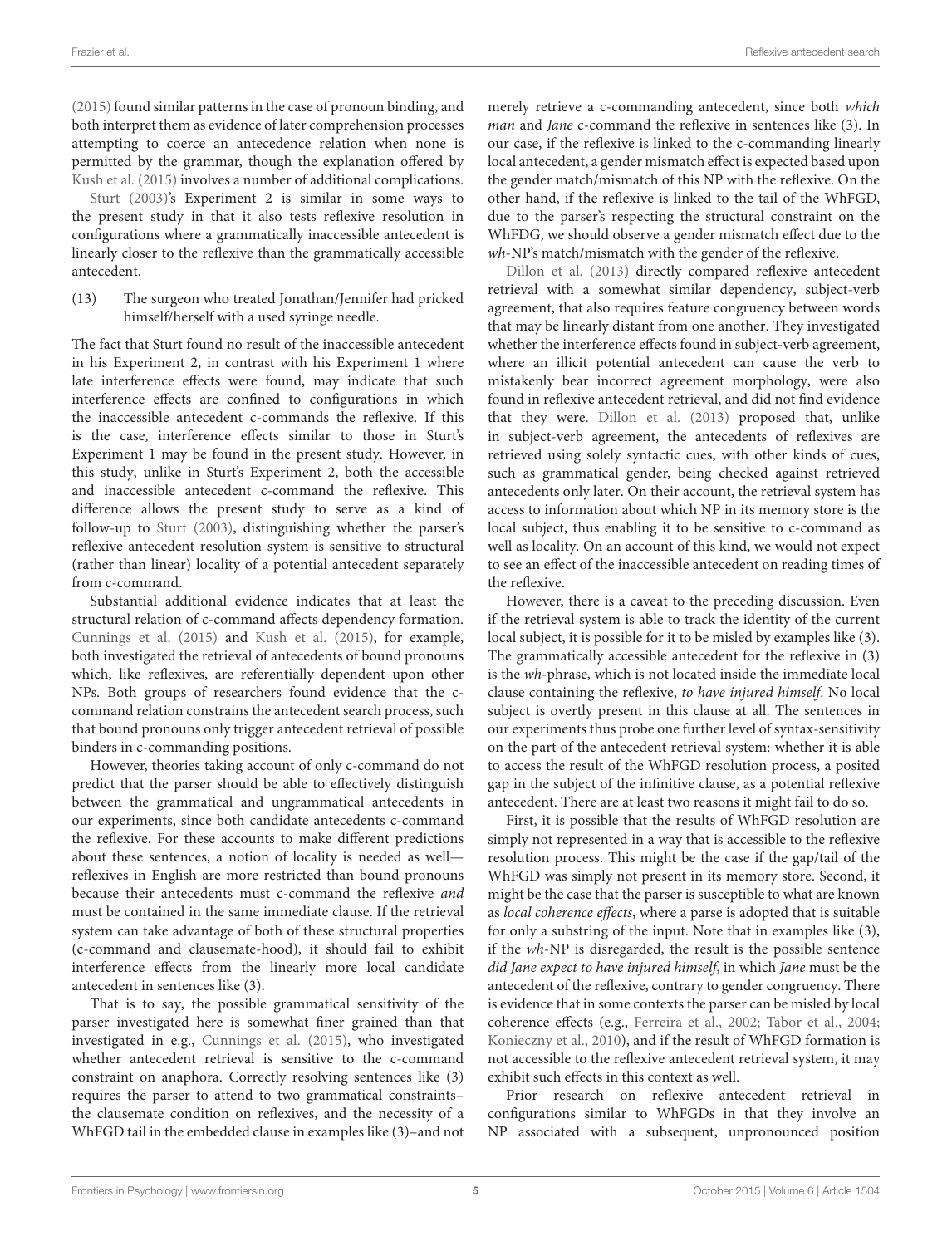similar to a gap has found mixed results. [Kwon and Sturt \(2015\)](#page-18-24) investigated reflexive antecedent retrieval in the context of nominal control constructions like [\(14\).](#page-5-1) Control constructions of this kind resemble WhFGDs in that they can involve a dependency between a displaced NP [Luke in [\(14-b\)\]](#page-5-2) and a position in an embedded clause [the subject position of to photograph himself in [\(14-b\)\]](#page-5-2).

- <span id="page-5-3"></span><span id="page-5-2"></span><span id="page-5-1"></span>(14) a. Luke's order to Sophia to photograph <sup>∗</sup>himself/herself . . .
	- b. Luke's promise to Sophia to photograph himself/∗herself . . .

[Kwon and Sturt \(2015\)](#page-18-24) found an effect of antecedent-reflexive gender mismatch both in nominal control constructions like [\(14-a\),](#page-5-3) where the accessible antecedent (Sophia) was closer to the reflexive than the inaccessible candidate, and in nominal control constructions like [\(14-b\),](#page-5-2) where the accessible antecedent (Luke) was more distant, though the former effect was reliable for more reading-time measures. They interpret this result to indicate that the control relation is processed early on and used to constrain subsequent RD formation.

For our purposes here, the fact that an effect was observed in the control constructions most similar to WhFGDs, those like [\(14-b\)](#page-5-2) where the antecedent is distant from the embedded clause, suggests that the antecedent retrieval system may be sensitive to agreement mismatch in resolving reflexiveantecedent dependencies even when the antecedent is related to the reflexive via the mediation of a long-distance dependency.

[Sturt and Kwon \(2015\)](#page-18-25) presented additional results on reflexive antecedent retrieval in nominal control as well as the related construction of raising, illustrated in [\(15\).](#page-5-4)

(15) John seemed to Amy to be kind to himself . . .

They found evidence of retrieval interference by grammatically inaccessible antecedents for both raising and nominal control, casting further doubt on the possibility that reflexive antecedent search can find an antecedent online whose relation to the reflexive is mediated by a long-distance dependency. Like [Sturt](#page-18-4) [\(2003\)](#page-18-4)'s early measures, however, they did not find evidence for interference from grammatically inaccessible antecedents in reflexive-antecedent configurations not involving raising or control.

### 1.3. Summary

The resolution of a WhFGD is an active process by which the parser posits the tail of a wh-dependency upon encountering grammatically licit positions for it in the input. Similarly, the application of binding conditions in reflexive resolution occurs rapidly in on-line reading. Because of this, sentences containing a wh-dependency whose tail constitutes the grammatically-licit antecedent for a reflexive pronoun are an ideal environment for a test for the time course of structure-sensitivity in on-line sentence processing. In particular, these kinds of sentences allow us to test whether backward antecedent search processes are sensitive to fine-grained details of the grammatical representation containing the candidate antecedent NPs. Furthermore, if the timing of

effects of accessible and inaccessible antecedents differs, they may may be informative about whether grammatical sensitivity constrains the antecedent search process itself or whether the antecedent search process is itself insensitive to fine-grained syntactic details and syntactic knowledge becomes operative only later as a supplementary cue to filter out impossible antecedent-reflexive relations generated by the antecedent search process. The experiments described below constitute such a test.

# <span id="page-5-0"></span>2. Experiments

# 2.1. Experiment 1

## 2.1.1. Introduction

Experiment 1 is the principal experiment of this study and serves to test whether reflexive resolution is sensitive to the result of WhFGD resolution. Experiments 2–4, which are reported in subsequent sections below, serve as follow-up experiments to Experiment 1, intended to clarify the interpretation of Experiment 1's results. Like all of the experiments in this study, Experiment 1 tests sentences in which a wh-NP occurs at the left edge of a complex sentence involving a matrix clause and an embedded clause, the latter of which contains a reflexive pronoun. In Experiment 1, these sentences look like [\(16\),](#page-5-5) and all follow the basic template in [\(17\).](#page-5-6)

- <span id="page-5-6"></span><span id="page-5-5"></span>(16) [Which cowgirl did Mary/David expect [to have injured herself/himself due to negligence?]]
- (17) [Which  $NP_1$  did  $NP_2$  VERB [to have VERB-ed him-/herself SPILLOVER REGION]]

<span id="page-5-4"></span>By independently varying the reflexive's gender congruency with the linearly local, grammatically inaccessible candidate antecedent NP on the one hand, and with the grammatically accessible (but linearly more distant) wh-NP on the other, we use on-line eye-tracking reading measurements of sentences like [\(16\)](#page-5-5) to investigate whether reflexive antecedent search is immediately sensitive to the presence of a WhFGD or whether it initially considers linearly local but grammatically impossible antecedents.

Much previous work using the gender-mismatch effect as a probe for the parser's establishment of a long-distance dependency has utilized gender-stereotypic nouns like doctor and nurse. In contrast to this, the experiments reported here all use gender-categorical nouns like cowgirl or uncle and strongly gendered personal names like Mary or Steven. The reason for this design decision is that in piloting work, the subject population (Northwestern University undergraduates) was not found to exhibit a measurable gender-mismatch effect in response to gender-stereotypic nouns associated with (stereotypic-)gender mismatched reflexives. We do not speculate here as to the reason for this difference from previously studied populations except to say that it may be connected to changing social attitudes about the appropriateness of different professions for individuals of one or another gender. For our purposes it is sufficient that the study population does exhibit a gender-mismatch effect in response to gender-categorical nouns and strongly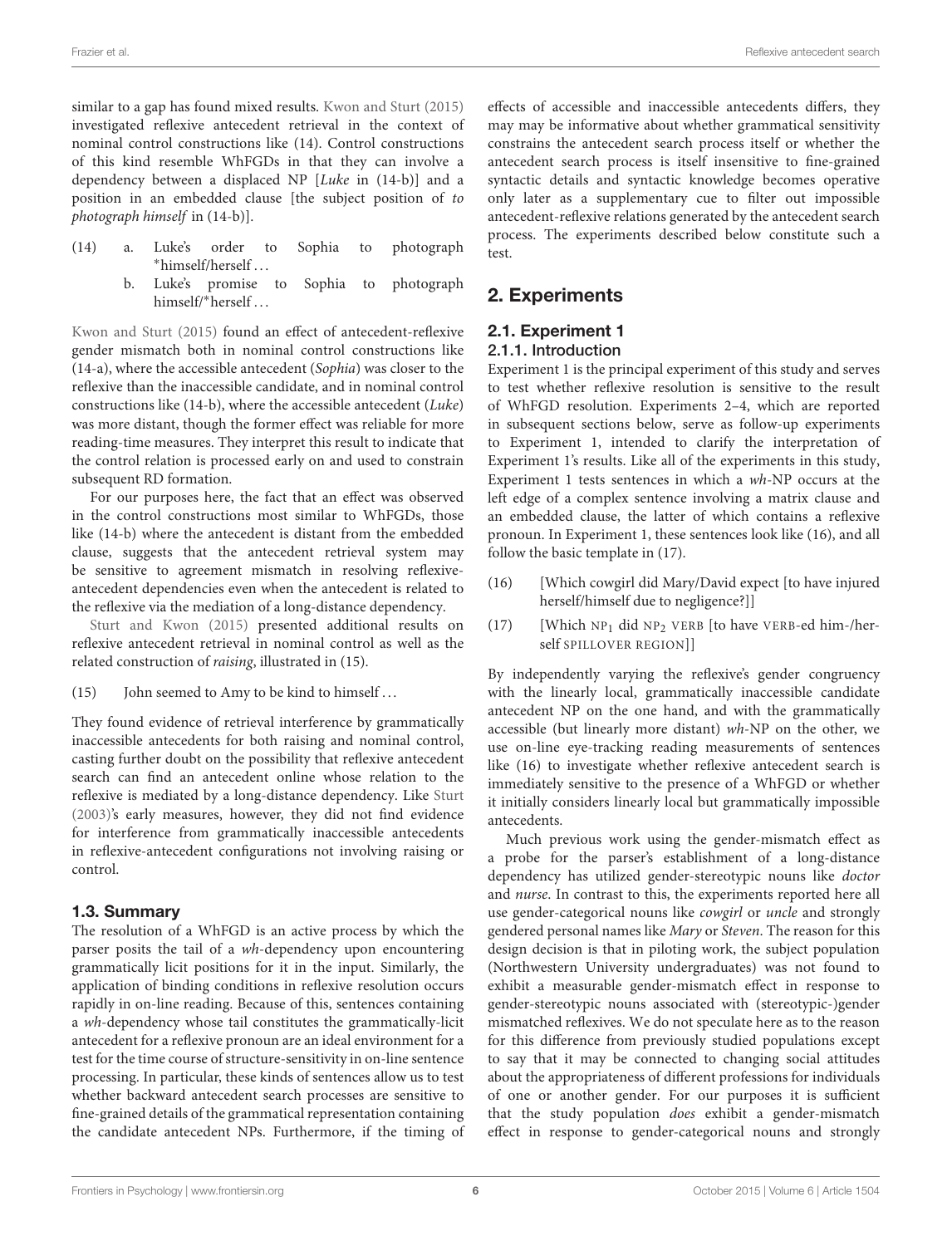gendered personal names associated with gender-mismatched reflexives<sup>[5](#page-6-0)</sup>.

### 2.1.2. Participants

Forty English speaking undergraduates from the Northwestern University community volunteered to participate in this experiment in return for course credit or a small monetary compensation. This experiment, and all experiments reported below, were approved by the Northwestern University Institutional Review Board as compliant with ethical standards for research on human subjects and were run under the protocol Meaning in Language: Words, Sentences and Inferences (STU00025908) or Clausal Ellipsis: Its Structure and Online Processing (STU00082465).

### 2.1.3. Design and Materials

Materials consisted of 24 sentences like [\(18\),](#page-6-1) with a complex wh-NP at the left edge associated with the subject position of an embedded non-finite clause, plus 140 filler sentences from unrelated, non-competing experiments. Comprehension questions were asked after 25% of trials in order to motivate the participants to attend to the experiment. This procedure is used in all following experiments as well. The gender match of the reflexive with the wh-NP and the linearly closer matrixclause subject was independently varied in a two-by-two factorial design.

- <span id="page-6-1"></span>(18) Sample Stimuli
	- a. Which cowgirl did Mary expect to have injured herself due to negligence? // wh-NP match, local NP match.
	- b. Which cowgirl did David expect to have injured herself due to negligence? // wh-NP match, local NP mismatch.
	- c. Which cowgirl did David expect to have injured himself due to negligence? // wh-NP mismatch, local NP match.
	- d. Which cowgirl did Mary expect to have injured himself due to negligence? // wh-NP mismatch, local NP mismatch.

In this experiment, the embedded clause is non-finite (marked with the infinitival marker to and without agreement or independent tense-marking) and the tail of the wh-dependency headed by the wh-NP terminates in the embedded clause, after the position of the subject of the matrix clause. Although the embedded verbs were not formally normed for transitive or reflexive frame probabilities, they are all judged by the consensus of the native English speaking authors to be obligatorily transitive or highly transitively biased, and none are inherently reflexive. The subject of the matrix clause is thus the closest overt NP to the reflexive, and will consequently be referred to as the linearly local candidate antecedent, but because of the long-distance WhFGD between the wh-NP and the subject position of the embedded clause [\(17\),](#page-5-6) only the wh-NP can be adopted as the antecedent for the reflexive in the final interpretation of the example<sup>[6](#page-6-2)</sup>. For this reason the wh-NP is a grammatically accessible antecedent in the terminology we adopt here, and likewise the linearly local NP (the subject of the matrix clause) is a grammatically inaccessible antecedent.

In conditions (a) and (c), the reflexive matches the gender of the linearly closer but grammatically inaccessible matrix-clause subject. In conditions (a) and (b), the reflexive matches the gender of the linearly more distant but grammatically accessible wh-NP. Full experimental materials for this and all subsequent experiments are available in the online Supplementary Materials.

### 2.1.4. Predictions

If the process of antecedent search involved in reflexive resolution is sensitive to the output of WhFGD resolution, an early gendermismatch effect should be observed when the gender of the grammatically accessible wh-NP mismatches that of the reflexive [i.e., in conditions (c) and (d)], and no gender-mismatch effect should be observed when the grammatically inaccessible, linearly local NP mismatches the gender of the reflexive, at least in early reading-time measures.

In contrast, if reflexive antecedent search is not sensitive to the output of WhFGD resolution and consists of a retrieval system that is not constrained to consider only grammatical antecedents, early gender-mismatch effects should be observed when the gender of the grammatically inaccessible, linearly local NP mismatches the gender of the reflexive. Depending upon the naive retrieval model adopted, several patterns of effects from the grammatically accessible wh-NP might be observed. Effects of gender mismatch with the wh-NP may be predicted to be observed only in later measures, if subjects select the linearly closest candidate antecedent on their initial parse. This might be the case if subjects are initially misled into a locally-coherent but globally ungrammatical parse [\(Ferreira et al., 2002;](#page-18-21) Tabor et al., [2004;](#page-18-22) [Konieczny et al., 2010\)](#page-18-23) in which the wh-phrase is not assigned an interpretation, as discussed above. In this case effects of the wh-NP would be expected to follow those of the linearly local candidate antecedent. On the other hand, if the reflexive antecedent retrieval system is a cue-based system that is not constrained to consider only grammatical antecedents, an effect of gender mismatch with the linearly local but grammatically inaccessible candidate antecedent should interact with that of the grammatically accessible wh-NP. In particular, the slowdown effect due to gender mismatch with the wh-NP should be ameliorated in the presence of a gender-matching inaccessible antecedent, because a cue-based retrieval system that is not restricted to consider only syntactically accessible candidate

<span id="page-6-0"></span><sup>5</sup>Note that a consequence of this experimental manipulation is that conditions in which the only grammatically-accessible antecedent for the reflexive mismatches it in gender are prima facie ungrammatical because, for example, The cowgirl injured himself or Steven injured herself may not be grammatical reflexive-antecedent dependencies. However, it is arguable whether examples like The cowgirl injured himself or Steven injured herself are genuinely ungrammatical, rather than simply unacceptable in the majority of contexts: it is not unimaginable that a woman might be named Steven, merely very unexpected, and likewise in the context of a costume party, the individual picked out by the referring expression the cowgirl could conceivably be male.

<span id="page-6-2"></span><sup>&</sup>lt;sup>6</sup>Modulo dispreferred intensifier readings of the reflexive which will be addressed in the discussion below.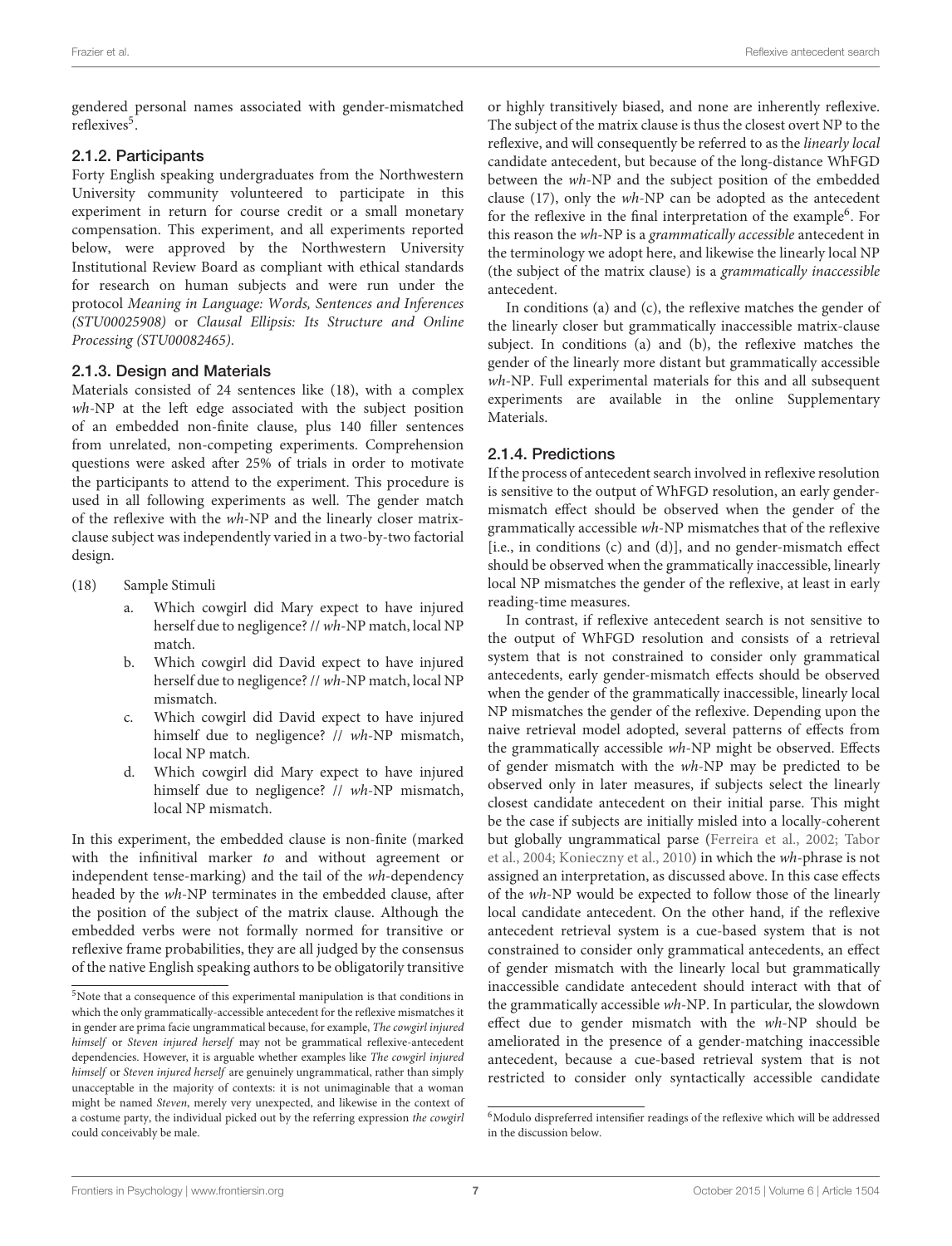Frazier et al. Reflexive antecedent search

antecedents should be able to retrieve the gender-matching but grammatically inaccessible candidate antecedent.

Importantly however, a linguistically-naive antecedent retrieval process, whether cue-based or otherwise, should always show effects of the grammatically inaccessible, linearly local NP if any gender-mismatch effects are measurable at all. This is because such a process can by definition not distinguish potential candidate antecedents based upon the syntactic configurations in which they occur. For this reason, an effect of the grammatically accessible wh-NP in this experiment in the absence of an effect of the grammatically inaccessible, linearly local NP should be a clear signal of structure-sensitivity in the reflexive antecedent search mechanism.

#### 2.1.5. Data Analysis

Using a tower-mounted EyeLink1000 eye-tracker, gaze was recorded and manually corrected for vertical drift. Fixations shorter than 80 ms were incorporated into adjacent fixations, and fixations longer than 2000 ms were excluded from analysis. The following analysis is based on four eye-tracking measures: first fixation duration, first pass duration, regression path duration, and re-read time. First fixation measures are based on the duration of the first time a fixation occurs within the region. First pass times include all time spent within the region before the first instance of the gaze exiting the region, either to the left or the right. Regression path duration is calculated by summing the times spent within the region and all time after exiting the region to the left until the first instance that the gaze exits to the right of the region. Re-read time is the sum of time spent within the region after the first time the gaze exits the region.

For the purposes of this study, we will concentrate on two regions of interest: the critical region containing the reflexive anaphor [e.g., herself in [\(19\)\]](#page-7-0), and the spillover region containing the remaining words on that line before the carriage return [e.g., for unimportant in [\(19\)\]](#page-7-0). The stimuli were all displayed on two lines, due to character length limitations of the presentation software. The carriage returns were all in the same location and included in the post-spillover region, which is not analyzed in this study due to the complexity of interpreting fixations in regions that contain line breaks.

<span id="page-7-0"></span>(19) Which saleswoman did Margaret presume to have excused herself for unimportant reasons?

In line with discussion in [Barr et al. \(2013\)](#page-18-26), analyses were conducted by comparing a converging maximally inclusive linear mixed effects regression (LMER) model to a reduced model, i.e., a model with the same structure as the maximal model but with a single effect of interest removed from the fixed effects structure. Intercepts  $(\beta)$  and standard error (S.E.) were calculated from the maximal model. Maximal and reduced models were then compared by ANOVA to calculate the  $\chi^2$  and significance  $(\alpha = 0.05)$ , reported in **[Table 2](#page-8-0)**. The ideal maximal model for the critical region consisted of two independent factors (gender congruency with the wh-phrase; gender congruency with the local NP), and one additional fixed factor (presentation order). <span id="page-7-2"></span>TABLE 1 | Means (and Standard Errors) for Experiment 1.

| Region                 |                 | <b>Critical region</b> | Spillover region |  |
|------------------------|-----------------|------------------------|------------------|--|
| Wh-phrase              | <b>Local NP</b> |                        |                  |  |
| <b>FIRST FIXATION</b>  |                 |                        |                  |  |
| Match                  | Match           | 207(6)                 | 199(5)           |  |
| Match                  | Mismatch        | 203(5)                 | 214(6)           |  |
| Mismatch               | Match           | 212(5)                 | 209(7)           |  |
| Mismatch               | Mismatch        | 221(6)                 | 212(7)           |  |
| <b>FIRST PASS</b>      |                 |                        |                  |  |
| Match                  | Match           | 221(7)                 | 312(14)          |  |
| Match                  | Mismatch        | 225(7)                 | 338 (15)         |  |
| Mismatch               | Match           | 238(8)                 | 335 (16)         |  |
| Mismatch               | Mismatch        | 247 (9)                | 343 (15)         |  |
| <b>REGRESSION PATH</b> |                 |                        |                  |  |
| Match                  | Match           | 314 (23)               | 666 (64)         |  |
| Match                  | Mismatch        | 293 (17)               | 680 (63)         |  |
| Mismatch               | Match           | 331 (25)               | 757 (57)         |  |
| Mismatch               | Mismatch        | 404 (34)               | 931 (78)         |  |
| <b>RE-READ TIME</b>    |                 |                        |                  |  |
| Match                  | Match           | 395 (28)               | 434 (42)         |  |
| Match                  | Mismatch        | 297 (23)               | 391 (28)         |  |
| Mismatch               | Match           | 376 (28)               | 463 (37)         |  |
| Mismatch               | Mismatch        | 397 (25)               | 457 (31)         |  |

Intercepts were allowed to vary across subjects and items. We also allowed for the slopes of the following effects to vary across subjects and items: gender congruency of the wh-phrase, gender congruency of the local antecedent, the interaction of these two factors, and the presentation order. In cases where the maximal model failed to converge, the random effects correlation parameters were removed from the random effects structure (thus necessitating removal from reduced models as well). All models converged with either the ideal maximal model[7](#page-7-1) , or with the random effects correlations removed, as suggested in [Bates et al. \(2015\)](#page-18-27). Data were contrast coded with conditions summing to 0 (i.e., wh- and local congruency conditions were coded as 0.5 or −0.5, respectively.) This coding scheme and analytical method is used for all experiments in this study. **[Table 1](#page-7-2)** contains the means and standard errors in milliseconds of reading times. These measures were calculated after manual vertical alignment of fixations. For statistical analysis, converging maximal linear mixed effect models were compared via ANOVA to depleted models of the same structure, but with a term of interest removed.  $\chi^2$ -values and their corresponding p-values are reported in **[Table 2](#page-8-0)**, alongside the estimates and standard errors calculated from the corresponding maximal model. Bold values indicate that the comparison reached significance.

<span id="page-7-1"></span><sup>&</sup>lt;sup>7</sup>For example: *lmer*(*rt*  $\sim wh^*lc + ord + (1 + wh^*lc + ord|subj) + (1 + wh^*lc +$ ord|item), data = data), where rt is the reading time, the predictors wh and  $lc$  are the gender match/mismatch of the wh-NP and the local candidate antecedent NP, respectively, and ord is the presentation order.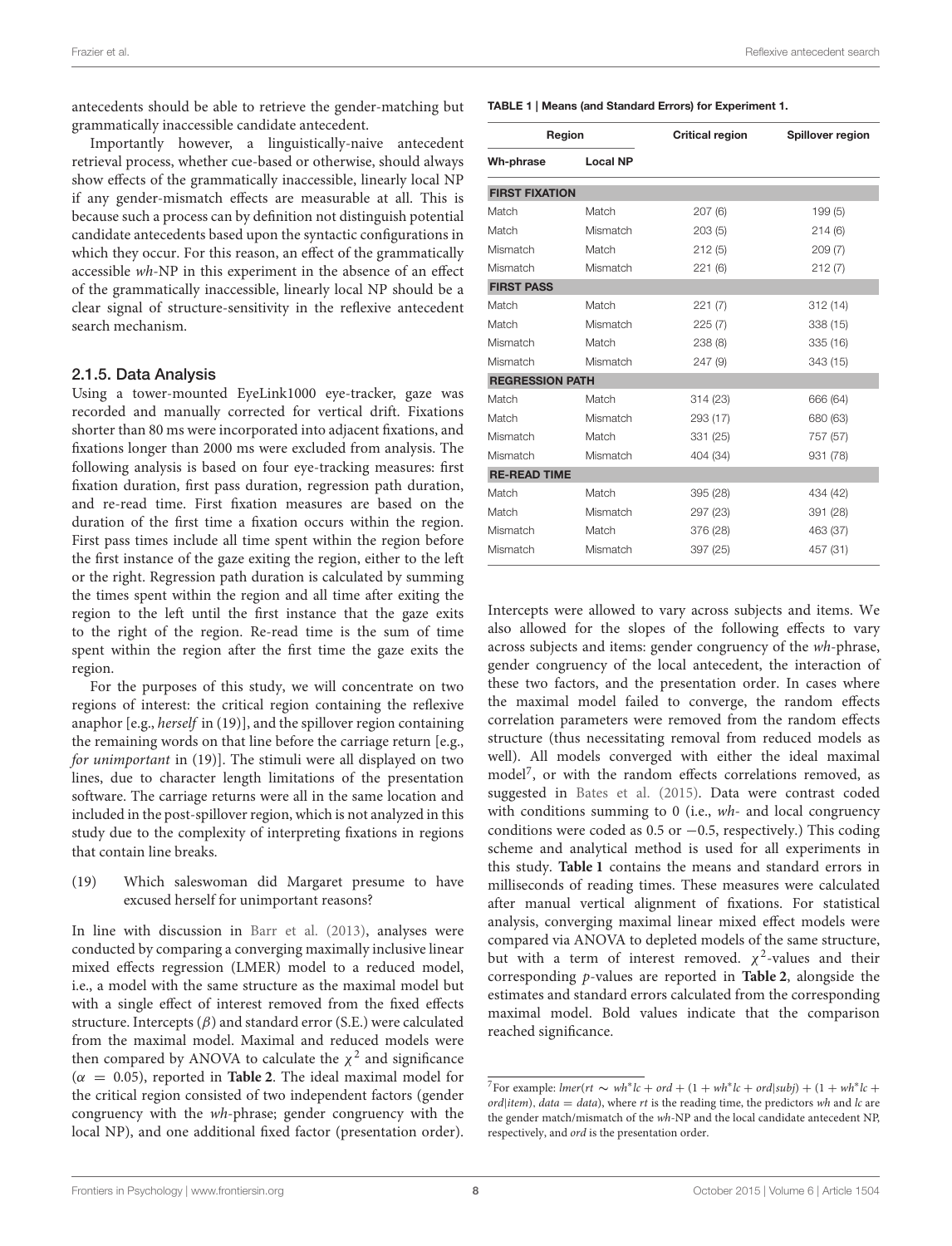| Region                | Effect                 | <b>Estimate</b> | Std error | $x^2$ (df) | p-value |
|-----------------------|------------------------|-----------------|-----------|------------|---------|
| <b>FIRST FIXATION</b> |                        |                 |           |            |         |
| Critical              | $wh-NP$                | $-12.71$        | 6.30      | 3.71(1)    | 0.054   |
|                       | local NP               | $-4.15$         | 6.21      | 0.44(1)    | >0.1    |
|                       | interaction            | 16.09           | 12.11     | 1.69(1)    | >0.1    |
| Spillover             | $wh-NP$                | $-4.23$         | 7.03      | 0.36(1)    | >0.1    |
|                       | local NP               | $-8.17$         | 6.01      | 1.80(1)    | >0.1    |
|                       | interaction            | $-10.05$        | 13.80     | 0.52(1)    | >0.1    |
| <b>FIRST PASS</b>     |                        |                 |           |            |         |
| Critical              | $wh-NP$                | $-19.55$        | 8.32      | 6.65(1)    | 0.010   |
|                       | local NP               | $-6.15$         | 8.84      | 1.36(1)    | >0.1    |
|                       | interaction            | 9.58            | 16.83     | 0.36(1)    | >0.1    |
| Spillover             | $wh-NP$                | $-10.00$        | 14.34     | 0.47(1)    | >0.1    |
|                       | local NP               | $-21.83$        | 13.83     | 2.32(1)    | >0.1    |
|                       | interaction            | $-19.29$        | 25.59     | 0.56(1)    | >0.1    |
|                       | <b>REGRESSION PATH</b> |                 |           |            |         |
| Critical              | $wh-NP$                | $-59.88$        | 30.65     | 3.43(1)    | 0.064   |
|                       | local NP               | $-24.55$        | 24.95     | 0.94(1)    | >0.1    |
|                       | interaction            | 90.75           | 49.05     | 3.40(1)    | 0.065   |
| Spillover             | $wh-NP$                | $-159.70$       | 72.40     | 4.33(1)    | 0.037   |
|                       | local NP               | $-102.67$       | 78.77     | 1.62(1)    | >0.1    |
|                       | interaction            | 121.97          | 115.73    | 1.09(1)    | >0.1    |
| <b>RE-READ TIME</b>   |                        |                 |           |            |         |
| Critical              | $wh-NP$                | $-39.57$        | 27.45     | 2.00(1)    | >0.1    |
|                       | local NP               | 24.80           | 27.82     | 0.78(1)    | >0.1    |
|                       | interaction            | 91.31           | 51.72     | 2.87(1)    | 0.090   |
| Spillover             | $wh-NP$                | $-29.80$        | 34.60     | 0.71(1)    | >0.1    |
|                       | local NP               | 26.54           | 34.26     | 0.59(1)    | >0.1    |
|                       | interaction            | 27.19           | 68.70     | 0.16(1)    | >0.1    |

<span id="page-8-0"></span>TABLE 2 | Combined ANOVA and LME results for Experiment 1.

### 2.1.6. Results

In the critical region, i.e., at the reflexive pronoun, we found a significant main effect of gender congruency between the whphrase and the reflexive, with matched gender read faster than mismatched gender, for first pass reading time  $\left[\beta\right] = -19.55$ , S.E. = 8.32,  $\chi^2(1) = 6.65$ ,  $p = 0.010$ . This suggests that the parser is trying to form a dependency between the whphrase and the reflexive pronoun. When it successfully forms the dependency in the wh-phrase gender match condition, the reading time at the critical region is faster than when it is unsuccessful in the wh-phrase gender mismatch condition.

In the spillover region, we observe a significant main effect of gender congruency between the wh-phrase and the reflexive, with matched gender read faster than mismatched gender for regression path duration [β = −159.70, S.E. = 72.40,  $\chi^2(1)$  = 4.33,  $p = 0.037$ ], (**[Figure 1](#page-8-1)**). No other effects reached significance.

There were, however, marginal interactions of wh-phrase gender congruence with local NP congruence in the regression path duration and re-reading time in the critical region, such that the mismatch-mismatch condition was read more slowly. Although this interaction was not statistically significant it is consistent with the predictions of some unconstrained cue-based models of antecedent retrieval. On an explanation of this kind,



<span id="page-8-1"></span>the parser would attempt to associate the reflexive with all possible candidate antecedents in parallel and experience extra difficulty when no gender-congruent antecedent is found in its memory store. In the absence of a significant effect, this is of course a purely speculative suggestion.

The main effect we observe in the spillover region is consistent with the effect at the critical region and supports the hypothesis that the parser represents the tail of the wh-dependency and is thus able to connect the wh-phrase and the reflexive pronoun. This suggests that the presence of the WhFGD is accessible to the process of RD resolution. In other words, since the parser has already linked the wh-phrase with the gap, the search for the RD does not allow the parser to consider the interpretation in which the linearly closest antecedent (i.e., the proper name) is linked with the gap. The effect of gender mismatch of the wh-phrase in the absence of an effect of the linearly local but grammatically inaccessible candidate antecedent supports the hypothesis that the reflexive antecedent retrieval system is constrained to consider only grammatically accessible antecedents. However, the marginal interaction with the gender-match/mismatch of the linearly local candidate antecedent suggests a possible signature of a cue-based retrieval system that is not constrained to consider only grammatically accessible antecedents, which forms much of the motivation for Experiment 2.

In addition to the reflexive interpretation proper, the English pronouns ending in -self have at least two other interpretations which are subject to different syntactic constraints<sup>[8](#page-8-2)</sup>. In an emphatic reading of a -self-type pronoun in English, the pronoun, though formally reflexive, does not have a properly reflexive

<span id="page-8-2"></span> $8$ Thanks to Dave Kush (*personal communication*) for pointing out the possibility of this reading for the stimuli in Experiment 1.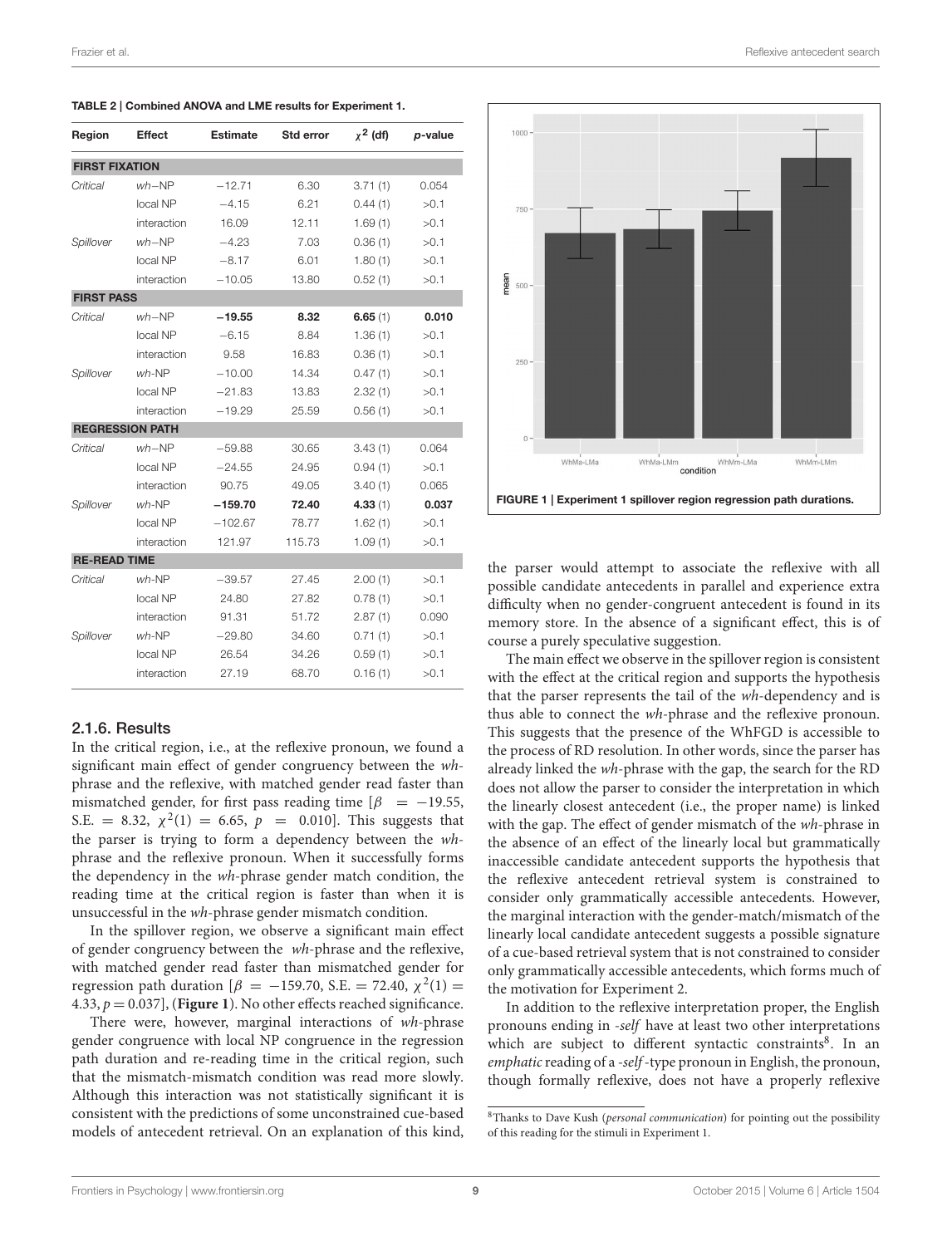reading (roughly, indicating that the object of the verb refers to the same entity as the subject). Emphatic reflexives instead have a focus-related meaning emphasizing that some entity referred to by an NP associated with the reflexive was involved in the event described by the sentence, rather than any other entity that might have been involved in the event. So in [\(20-a\),](#page-9-0) the emphatic reflexive himself is associated with the matrix subject John and serves to emphasize that John's expectation was that he himself, and not someone else, would have injured the cowgirl.

<span id="page-9-1"></span><span id="page-9-0"></span>(20) a. John expected to have injured the cowgirl himself.  $h$ John expected had injured the cowgirl himself.

In an anti-assistive reading of a -self-type pronoun, the -selftype pronoun serves to indicate that the agent of the sentence performed the action in question without help, so in [\(20-a\),](#page-9-0) such a reading would mean that John expected to have received no assistance in injuring the cowgirl. Because control into finite embedded clauses is impossible in English [\(20-b\),](#page-9-1) emphatic and anti-assistive reflexive readings for sentences like the stimuli for Experiment 2 (discussed below), with finite embedded clauses, are not possible.

# 2.2. Experiment 2

### 2.2.1. Introduction

In order to demonstrate that the effect of the wh-NP observed in Experiment 1 is, in fact, a consequence of the wh-dependency and not some other factor, we should replicate these results in a syntactically different context, but one that is similar in all respects that this account predicts to be relevant for the pattern of results observed in Experiment 1: namely, the presence of a dependency tail associated with the sentence-initial wh-NP after the linearly closest candidate antecedent. This is the primary purpose of Experiment 2.

Experiment 2 also serves to distinguish the possibility that the marginal interactions with the gender congruence of the local NP result from retrieval difficulty from the possibility that they result from the parser's later consideration of the dispreferred non-reflexive readings for the -self pronoun.

### 2.2.2. Participants

Forty English speaking undergraduates from the Northwestern University community volunteered to participate in this experiment in return for course credit or a small monetary compensation.

### 2.2.3. Design and Materials

Materials for Experiment 2 consisted of 24 target sentences, plus 90 filler sentences from unrelated experiments. The target stimuli used in Experiment 2 are based upon those used in Experiment 1, with one relevant difference. While the target stimuli from Experiment 1 include non-finite embedded clauses, those in Experiment 2 use finite embedded clauses, as exemplified in [\(21\).](#page-9-2)

- (21) Sample Stimuli
	- a. Which cowgirl did Mary expect had injured herself due to negligence? // wh-NP match, local NP match.
- b. Which cowgirl did David expect had injured herself due to negligence? // wh-NP match, local NP mismatch.
- c. Which cowgirl did David expect had injured himself due to negligence? // wh-NP mismatch, local NP match.
- d. Which cowgirl did Mary expect had injured himself due to negligence? // wh-NP mismatch, local NP mismatch.

This difference has two related effects on the possible behavior of the parser in these sentences. First, because finite complement clauses in English do not permit control readings [\(22\),](#page-9-3) there is no potential locally coherent substring of these examples in which the grammatically inaccessible, linearly local candidate antecedent NP is a grammatical antecedent for the reflexive. Given that effects of the linearly local candidate antecedent were not observed in Experiment 1, this difference is not expected to influence reading time measures.

<span id="page-9-3"></span> $(22)$ Susan expected had injured herself.

A related but more important difference is that, precisely because a control reading is not possible for examples like those in [\(21\),](#page-9-2) these examples do not admit of intensifier readings for the reflexive. For this reason, then, there is no grammatical possibility of linking the reflexives in the embedded clause with the matrix subject.

It is not clear how the possibility of an intensifier reflexive reading might have contaminated the primary results of Experiment 1, given that the observed effects were not compatible with such a reading (i.e., they did not indicate that participants were attempting to associate the reflexive with the matrix subject rather than with the wh-NP). However, because intensifier reflexives are subject to somewhat different syntactic constraints than reflexives proper, it was deemed worthwhile to ensure that a similar pattern of results obtained in the absence of any possibility of such a reading. Moreover, if the marginal interactions reported above do result from the parser's consideration of an intensifier reading for the reflexive, they should disappear in a context where this is not possible. In contrast, if they arise from interference in the antecedent retrieval process proper, they should be expected to persist.

### 2.2.4. Predictions

<span id="page-9-2"></span>The results of Experiment 2 are predicted to be broadly similar to those of Experiment 1: namely, if reflexive resolution is sensitive to presence of a WhFGD and constrained to consider only grammatically accessible antecedents, a gendermismatch effect should be observed when the gender of the grammatically accessible wh-NP mismatches that of the reflexive [i.e., in conditions (c) and (d)], and no gender-mismatch effect should be observed when the grammatically inaccessible, linearly local NP mismatches the gender of the reflexive. If reflexive antecedent search is not constrained to consider only grammatically accessible antecedents, gender-mismatch effects should be observed when the gender of the grammatically inaccessible, linearly local NP mismatches the gender of the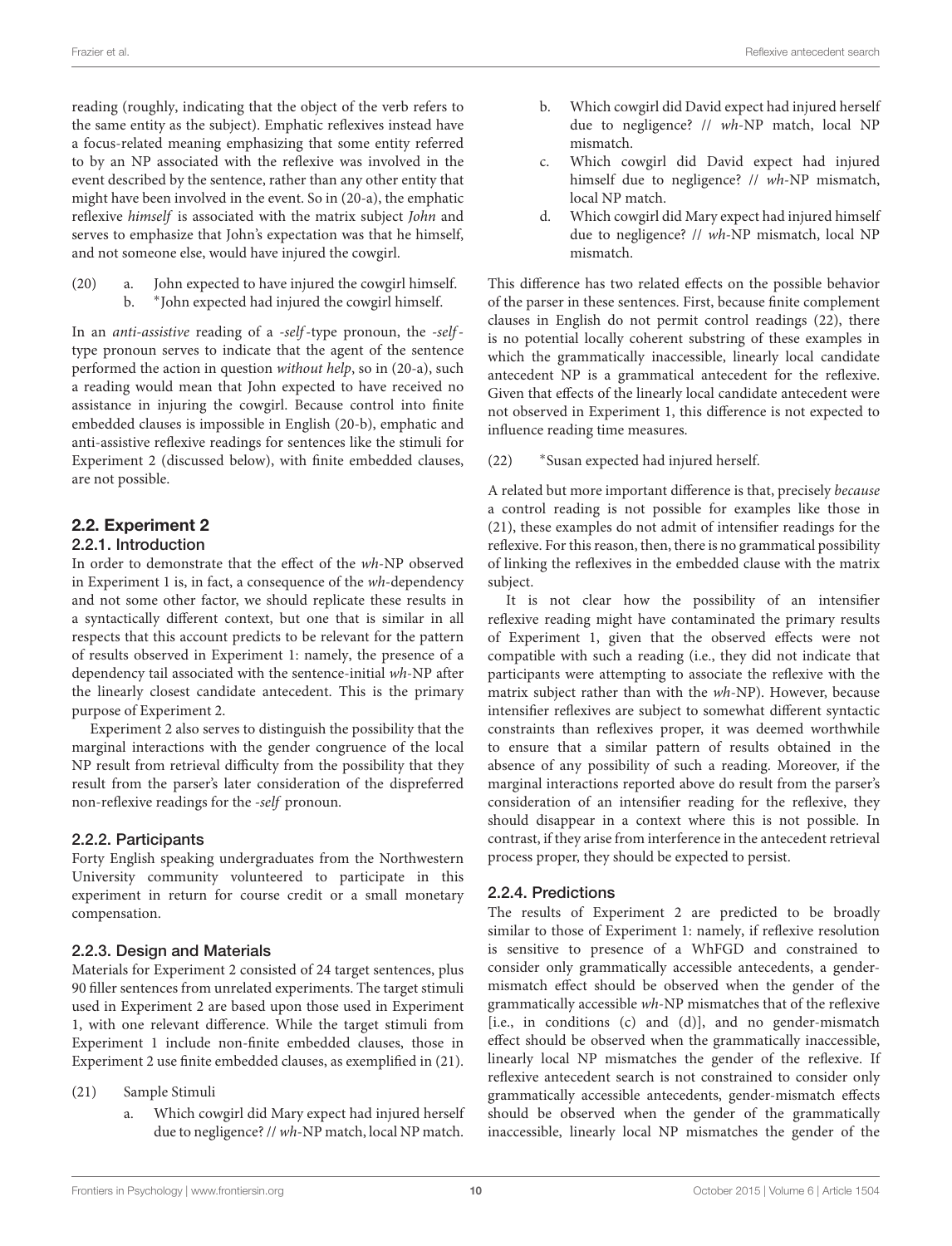reflexive. If this is because of the antecedent search process's susceptibility to linear closeness, gender mismatch effects from the linearly local candidate antecedent should precede any from the wh-NP. If instead antecedent retrieval consists of a cuebased retrieval system that is able to consider ungrammatical reflexive antecedents, gender mismatch effects of both candidate antecedents should interact in such a way that the slowdown effect induced by mismatch with the wh-NP is ameliorated in the presence of a gender-matching ungrammatical candidate antecedent.

However, because in the finite embedded clauses used in Experiment 2 no control reading is possible, it is not possible to interpret the reflexive in the examples used in Experiment 2 as an intensifier reflexive linked to the matrix subject, so this experiment may constitute a cleaner test of the role of the binding constraints in reflexive antecedent search. It is not expected that the pattern of effects in this experiment will differ from that in Experiment 1; if it does, this would cast doubt upon an explanation of the effect of the wh-NP in Experiment 1 in terms of the parser's online sensitivity to find-grained syntactic constraints.

#### 2.2.5. Data Analysis

The analysis of the data gathered in this experiment was carried out in much the same way as in Experiment 1. The critical region corresponds to the reflexive pronoun (herself) and the spillover region corresponds to for unimportant in the example below. Since the stimuli used in this experiment are adapted from Experiment 1, the same limitations on region size due to line breaks constrained the spillover region.

(23) Which saleswoman did Margaret presume had excused herself for unimportant reasons?

**[Table 3](#page-10-0)** contains the means and standard errors in milliseconds of reading times. These measures were calculated after manual vertical alignment of fixations. For statistical analysis, converging maximal linear mixed effect models were compared via ANOVA to depleted models of the same structure, but with a term of interest removed.  $\chi^2$ -values and their corresponding  $p$ -values are reported in **[Table 4](#page-11-0)**, alongside the estimates and standard errors calculated from the corresponding maximal model. The ideal maximal structure contains the same terms as in Experiment 1, and in cases where a maximal or depleted model did not converge, additional terms were removed in the order specified above.

### 2.2.6. Results

In the critical region, the only observed effects are in re-read time. We observe a significant main effect of the wh-phrase, with the gender matched condition read faster than gender mismatched conditions  $\left[\beta = -129.22, S.E. = 31.34, \chi^2(1) = 12.43, p <$ 0.001]. This is consistent with the observations in Experiment 1, that the local NP is not considered as a candidate antecedent for the reflexive pronoun, despite its linear proximity. No other effects reached significance.

The spillover region displays a similar pattern of effects, with the addition of significant main effects of wh-phrase observed in

#### <span id="page-10-0"></span>TABLE 3 | Means (and Standard Errors) for Experiment 2.

| Region                 |                 | <b>Critical region</b> | Spillover region |  |
|------------------------|-----------------|------------------------|------------------|--|
| Wh-phrase              | <b>Local NP</b> |                        |                  |  |
| <b>FIRST FIXATION</b>  |                 |                        |                  |  |
| Match                  | Match           | 209(6)                 | 204(5)           |  |
| Match                  | Mismatch        | 214(5)                 | 208(6)           |  |
| Mismatch               | Match           | 222(6)                 | 219(6)           |  |
| Mismatch               | Mismatch        | 213(4)                 | 213(6)           |  |
| <b>FIRST PASS</b>      |                 |                        |                  |  |
| Match                  | Match           | 223(7)                 | 293 (12)         |  |
| Match                  | Mismatch        | 238 (8)                | 319 (14)         |  |
| Mismatch               | Match           | 250 (9)                | 356 (18)         |  |
| Mismatch               | Mismatch        | 237(8)                 | 348 (18)         |  |
| <b>REGRESSION PATH</b> |                 |                        |                  |  |
| Match                  | Match           | 461 (55)               | 1860 (119)       |  |
| Match                  | Mismatch        | 454 (45)               | 1867 (112)       |  |
| Mismatch               | Match           | 620 (66)               | 2656 (171)       |  |
| Mismatch               | Mismatch        | 611 (73)               | 2744 (197)       |  |
| <b>RE-READ TIME</b>    |                 |                        |                  |  |
| Match                  | Match           | 300 (32)               | 382 (38)         |  |
| Match                  | Mismatch        | 335 (26)               | 381 (30)         |  |
| Mismatch               | Match           | 463 (33)               | 477 (35)         |  |
| Mismatch               | Mismatch        | 426 (28)               | 494 (34)         |  |

first pass reading time, regression path duration (**[Figure 2](#page-11-1)**), and re-read time, with gender match between the wh-phrase and the reflexive pronoun read faster than gender mismatch [first pass:  $\beta = -42.53$ , S.E. = 13.92,  $\chi^2(1) = 8.21$ ,  $p = 0.004$ ; regression path:  $\beta = -831.51$ , S.E. = 140.41,  $\chi^2(1) = 21.11$ ,  $p < 0.001$ ], as in the case for re-read time  $\left[\beta = -107.00, S.E. = 43.43, \right]$  $\chi^2(1) = 5.13, p = 0.023$ .

As before, this indicates that the gender of the wh-phrase is somehow represented at the tail of the WhFGD, which is then being accessed during the reflexive antecedent search. These results are compatible with our observations in Experiment 1. As such, we can confirm that the gender mismatch effects observed in the critical region and spillover region in both Experiments 1 and 2 are due to the ability of the parser to form a dependency between the reflexive and the gap, although for different reasons. There were no marginal effects of the linearly local candidate antecedent NP in this experiment, unlike in Experiment 1, suggesting that the intensifier reading explanation for those effects in Experiment 1 may be on the right track, rather than an interpretation in terms of failed cue-based retrieval. This is of course merely speculation, given that the effects in question do not reach statistical significance.

### 2.3. Experiment 3

#### 2.3.1. Introduction

Experiment 3 (as well as Experiment 4, discussed below) serves as a check to ensure that the difference observed in Experiments 1 and 2 between the effect of gender match/mismatch of the reflexive and the wh-NP and of the reflexive and the linearly closer NP is not due to some difference between the way wh-NPs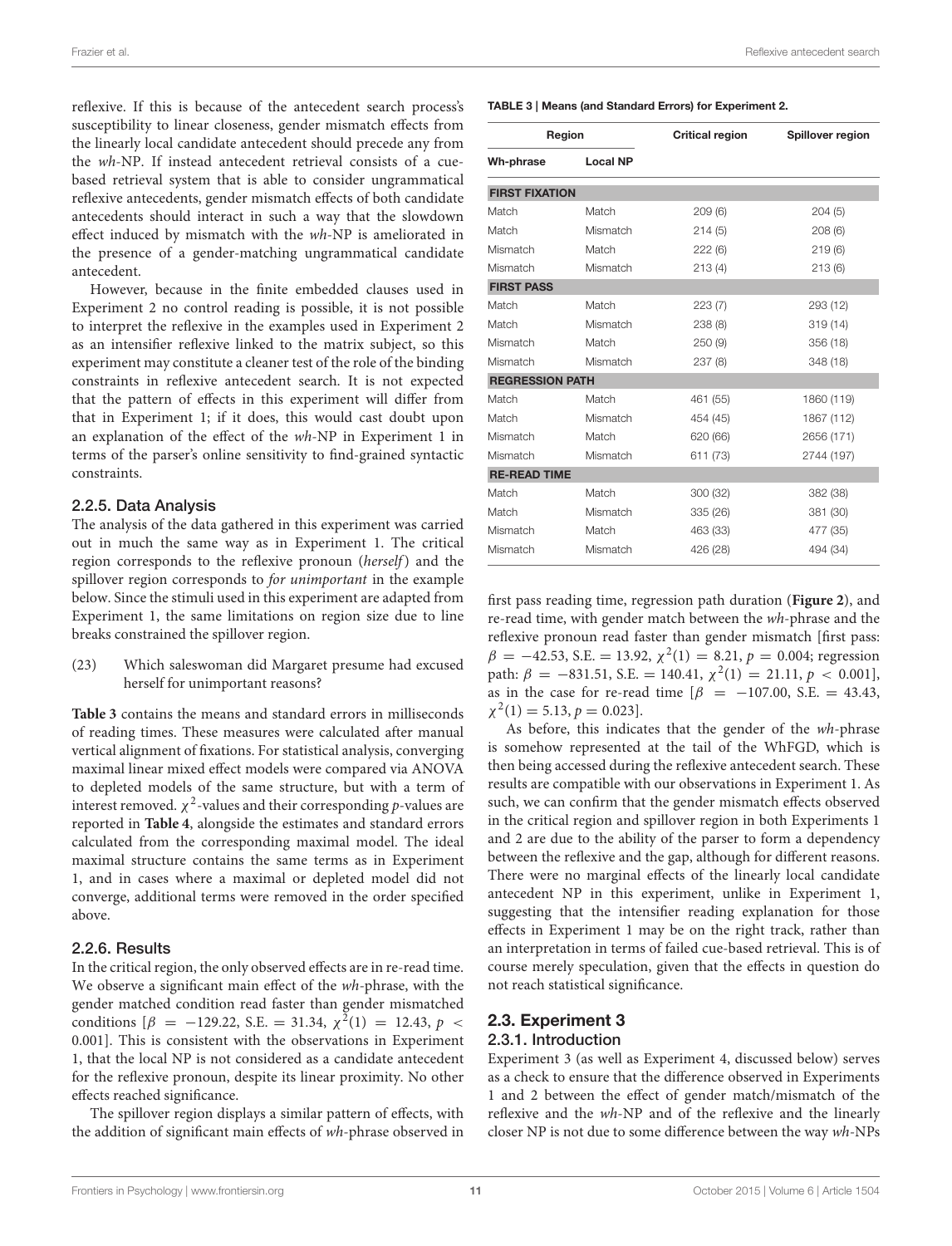| Region                | Effect                 | <b>Estimate</b> | <b>Std error</b> | $x^2$ (df) | p-value |
|-----------------------|------------------------|-----------------|------------------|------------|---------|
| <b>FIRST FIXATION</b> |                        |                 |                  |            |         |
| Critical              | $wh-NP$                | $-6.30$         | 5.05             | 1.55(1)    | >0.1    |
|                       | local NP               | 3.19            | 5.48             | 0.34(1)    | >0.1    |
|                       | interaction            | $-11.09$        | 10.79            | 1.02(1)    | >0.1    |
| Spillover             | $wh$ -NP               | $-8.79$         | 7.92             | 1.20(1)    | >0.1    |
|                       | local NP               | 3.31            | 6.05             | 0.30(1)    | >0.1    |
|                       | interaction            | $-13.48$        | 12.70            | 1.11(1)    | >0.1    |
| <b>FIRST PASS</b>     |                        |                 |                  |            |         |
| Critical              | $wh$ -NP               | $-13.11$        | 7.44             | 3.08(1)    | 0.079   |
|                       | local NP               | $-0.05$         | 8.30             | 0.0001(1)  | >0.1    |
|                       | interaction            | 0.22            | 7.75             | 2.60(1)    | >0.1    |
| Spillover             | $wh-NP$                | $-42.53$        | 13.92            | 8.21(1)    | 0.004   |
|                       | local NP               | $-11.07$        | 13.60            | 0.66(1)    | >0.1    |
|                       | interaction            | $-33.21$        | 31.13            | 1.11(1)    | >0.1    |
|                       | <b>REGRESSION PATH</b> |                 |                  |            |         |
| Critical              | $wh$ -NP               | $-140.07$       | 81.96            | 2.80(1)    | 0.094   |
|                       | local NP               | $-13.73$        | 60.67            | 0.05(1)    | >0.1    |
|                       | interaction            | 41.56           | 132.41           | 0.10(1)    | >0.1    |
| Spillover             | $wh$ -NP               | $-831.51$       | 140.41           | 21.11(1)   | < 0.001 |
|                       | local NP               | $-91.67$        | 135.46           | 0.45(1)    | >0.1    |
|                       | interaction            | 152.58          | 309.65           | 0.24(1)    | >0.1    |
| <b>RE-READ TIME</b>   |                        |                 |                  |            |         |
| Critical              | $wh-NP$                | $-129.22$       | 31.34            | 12.43(1)   | < 0.001 |
|                       | local NP               | $-7.94$         | 30.75            | 0.06(1)    | >0.1    |
|                       | interaction            | $-80.55$        | 62.04            | 1.61(1)    | >0.1    |
| Spillover             | $wh$ -NP               | $-107.00$       | 43.43            | 5.13(1)    | 0.023   |
|                       | local NP               | $-14.26$        | 40.13            | 0.12(1)    | >0.1    |
|                       | interaction            | $-6.61$         | 82.07            | 0.006(1)   | >0.1    |

<span id="page-11-0"></span>TABLE 4 | Combined ANOVA and LME results for Experiment 2.

and personal names are processed in general. For example, the results of [Martin and McElree \(2011\)](#page-18-28) indicate that wh-NPs may have a higher prominence in memory, inasmuch as they are candidates for antecedent retrieval, than other categories. Therefore, there is a possibility that the results of Experiments 1 and 2 are not demonstrating grammar-sensitivity on the part of the parser's reflexive antecedent search process, but are instead merely demonstrating that wh-NPs are treated differently in memory than other NPs in some way that causes them to induce gender mismatch effects on subsequently encountered reflexives.

For this reason, in Experiment 3, the WhFGD originating in the sentence-initial wh-NP does not span across the linearly local NP but terminates before it, in the matrix clause, as in [\(24\).](#page-11-2)

<span id="page-11-2"></span>(24) Which cowgirl expected Mary to have injured herself due to negligence?

This has the effect that the wh-NP, though equally distant from the reflexive, is not its grammatical antecedent. If the effect of the wh-NP observed in Experiments 1 and 2 is due to a general high salience of wh-NPs in memory, the pattern of effects in this experiment should be largely the same here. On the other hand, if the effect of the wh-NP on RTs at and following the reflexive in Experiments 1 and 2 is due to the parser's sensitivity to the



<span id="page-11-1"></span>presence of a WhFGD intervening between the more linearly local candidate antecedent and the reflexive, the linearly local candidate antecedent should modulate RTs at the reflexive in this experiment rather than the wh-NP.

#### 2.3.2. Participants

Forty English speaking undergraduates from the Northwestern University community volunteered to participate in this experiment in return for course credit or a small monetary compensation.

#### 2.3.3. Design and Materials

Materials for Experiment 3 consist of 24 target sentences and 88 filler sentences from unrelated experiments. Experiment 3 (as well as Experiment 4, discussed below) serves as a check to ensure that the difference observed in Experiments 1 and 2 between the effect of gender match/mismatch of the reflexive and the wh-NP and of the reflexive and the linearly closer NP is not due to some difference between the way wh-NPs and personal names are processed in general. That is, there is a possibility that the results of Experiments 1 and 2 are not demonstrating grammarsensitivity on the part of the parser's reflexive antecedent search process, but are instead merely demonstrating that wh-NPs are treated differently in memory than other NPs in some way that causes them to induce gender mismatch effects on subsequently encountered reflexives. For this reason, in Experiment 3, the WhFGD originating in the sentence-initial wh-NP does not span across the linearly local NP but terminates before it, as in [\(25\).](#page-11-3)

- <span id="page-11-3"></span>(25) Sample Stimuli
	- a. Which cowgirl expected Mary to have injured herself due to negligence? // wh-NP match, local NP match.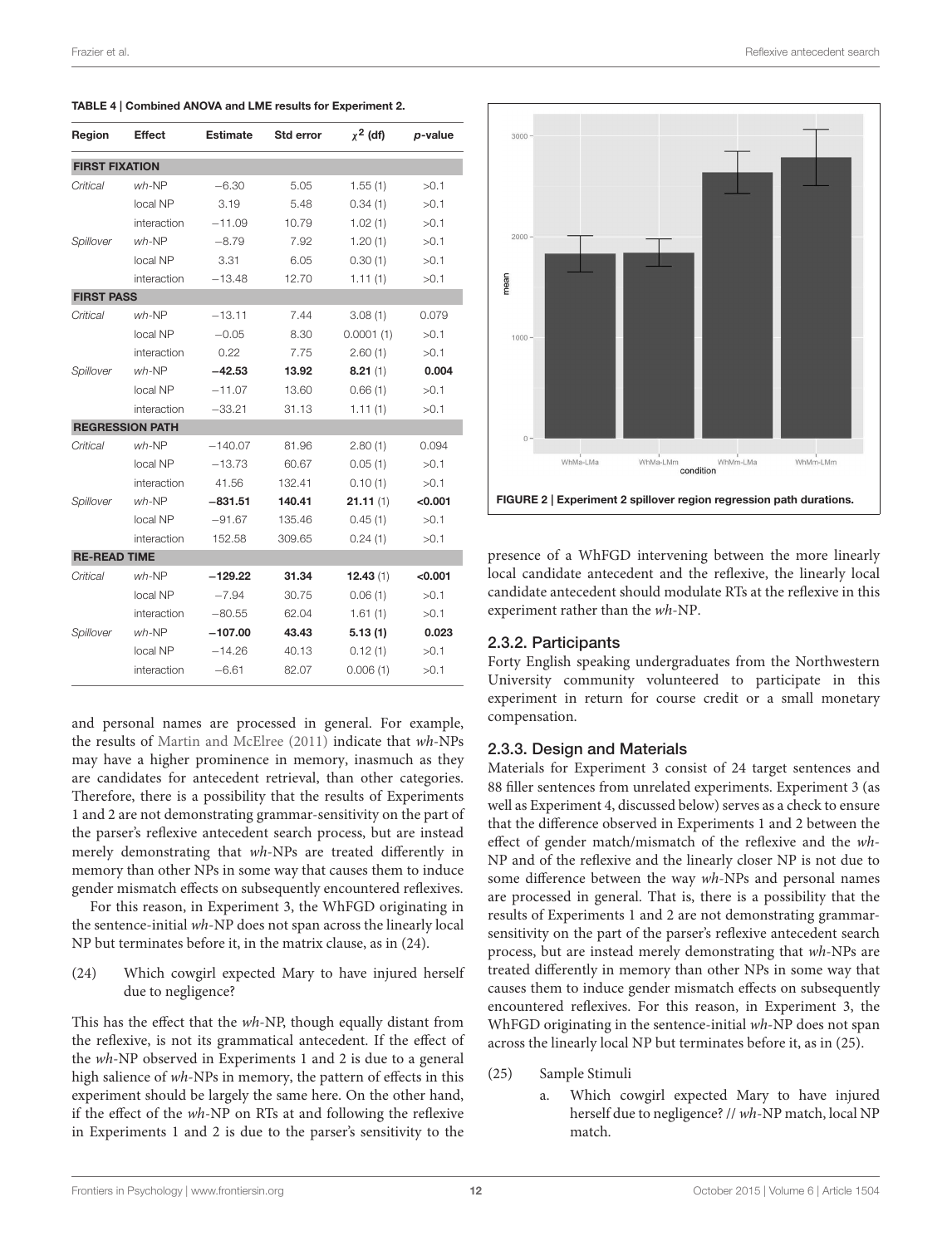- b. Which cowgirl expected David to have injured herself due to negligence? // wh-NP match, local NP mismatch.
- c. Which cowgirl expected David to have injured himself due to negligence? // wh-NP mismatch, local NP match.
- d. Which cowgirl expected Mary to have injured himself due to negligence? // wh-NP mismatch, local NP mismatch.

If the effect of the gender match of the wh-NP in Experiments 1 and 2 is to be attributed to the parser's sensitivity to the WhFGD between the wh-NP and the embedded clause, this effect should go away when the WhFGD is not associated with the embedded clause but instead with the matrix clause, as in [\(25\).](#page-11-3) On the other hand, if the role of the wh-NP in modulating reading times of the reflexive is due to a high overall salience of wh-NPs in memory, it should persist in this experiment.

### 2.3.4. Predictions

If the patterns of effects observed in Experiments 1 and 2– broadly, effects of the wh-NP's gender match/mismatch with the reflexive on the reading times of the reflexive–is due to the parser's grammatical sensitivity to the presence of a longdistance WhFGD between the sentence-initial wh-word and the embedded clause, the result in this experiment should be very different. In particular, because no such long-distance WhFGD between the sentence-initial wh-word and the embedded clause is present in the stimuli used in Experiment 3, no effect of the wh-NP's gender match/mismatch with the reflexive should be observed in this experiment. On the other hand, if the effect of the wh-NP on the reading time of the reflexive in Experiments 1 and 2 is due, in whole or in part, to a difference between the way that the parser treats previously-processed wh-NPs and the way it treats previously-processed personal names, an effect of the gender match/mismatch of the wh-NP should be observed in this experiment as well. If the results of Experiments 1 and 2 are due entirely to a difference between the behavior of previouslyprocessed wh-NPs and personal names, then, the results of this experiment should be the same as those of Experiments 1 and 2. If a difference between the behavior of previously-processed wh-NPs and personal names is a contributor to the pattern of results in Experiments 1 and 2 but not the sole driver of the effect, with grammar-sensitivity of the parser also being implicated, then an effect of the gender match/mismatch of both candidate antecedent NPs, the wh-NP and the linearly local NP, should be observed. As above, if the antecedent retrieval system is a cue-based retrieval system that is not constrained to consider only grammatical antecedents, an interaction effect should be observed such that the gender mismatch effect due to the grammatically accessible antecedent (in this case, the linearly local antecedent rather than the wh-NP) should be ameliorated provided the other candidate antecedent is gender-matched with the reflexive.

### 2.3.5. Data Analysis

The analysis of the data gathered in this experiment was carried out in much the same way as in the previous two experiments. The critical region corresponds to the reflexive pronoun (herself) and the spillover region corresponds to for unimportant below. The stimuli used in this experiment are again adapted from Experiment 1 and the same limitations on region size due to line breaks constrained the spillover region. The critical difference between the stimuli in Experiments 1 and 2 and the current set is that the wh-phrase is no longer accessible to the reflexive pronoun. Rather, the local antecedent is the globally coherent and accessible antecedent.

(26) Which saleswoman presumed Margaret to have excused herself for unimportant reasons?

**[Table 5](#page-12-0)** displays the means and standard errors in milliseconds of reading times, calculated after manual vertical alignment of fixations. For statistical analysis, converging maximal linear mixed effect models were compared via ANOVA to depleted models of the same structure, but with a term of interest removed.  $\chi^2$ -values and their corresponding p-values are reported in **[Table 6](#page-13-0)**, alongside the estimates, and standard errors calculated from the corresponding maximal model. The ideal maximal structure contains the same terms as in previous experiments, and in cases where a maximal or depleted model did not converge, additional terms were removed in the order previously specified.

### 2.3.6. Results

In this experiment, we observe the expected reverse in effect source, now with the gender of the local NP influencing reading times in the critical region. Here, we observe a main effect of local NP in the critical region's re-read time, with the gender matched conditions read faster than gender mismatched

#### <span id="page-12-0"></span>TABLE 5 | Means (and Standard Errors) for Experiment 3.

| Wh-phrase              | Local candidate |          |            |  |  |
|------------------------|-----------------|----------|------------|--|--|
|                        |                 |          |            |  |  |
| <b>FIRST FIXATION</b>  |                 |          |            |  |  |
| Match                  | Match           | 191(4)   | 195(5)     |  |  |
| Match                  | Mismatch        | 200(5)   | 212(6)     |  |  |
| Mismatch               | Match           | 198(4)   | 200(5)     |  |  |
| Mismatch               | Mismatch        | 200(4)   | 207(5)     |  |  |
| <b>FIRST PASS</b>      |                 |          |            |  |  |
| Match                  | Match           | 205(5)   | 319 (13)   |  |  |
| Match                  | Mismatch        | 220(7)   | 332 (13)   |  |  |
| Mismatch               | Match           | 217(6)   | 307 (11)   |  |  |
| Mismatch               | Mismatch        | 211(5)   | 345 (16)   |  |  |
| <b>REGRESSION PATH</b> |                 |          |            |  |  |
| Match                  | Match           | 397 (41) | 2068 (109) |  |  |
| Match                  | Mismatch        | 527 (59) | 2907 (146) |  |  |
| Mismatch               | Match           | 412 (52) | 2117 (116) |  |  |
| Mismatch               | Mismatch        | 423 (42) | 2968 (181) |  |  |
| <b>RE-READ TIME</b>    |                 |          |            |  |  |
| Match                  | Match           | 305 (21) | 333 (25)   |  |  |
| Match                  | Mismatch        | 413 (26) | 482 (31)   |  |  |
| Mismatch               | Match           | 339 (35) | 394 (31)   |  |  |
| Mismatch               | Mismatch        | 447 (33) | 568 (69)   |  |  |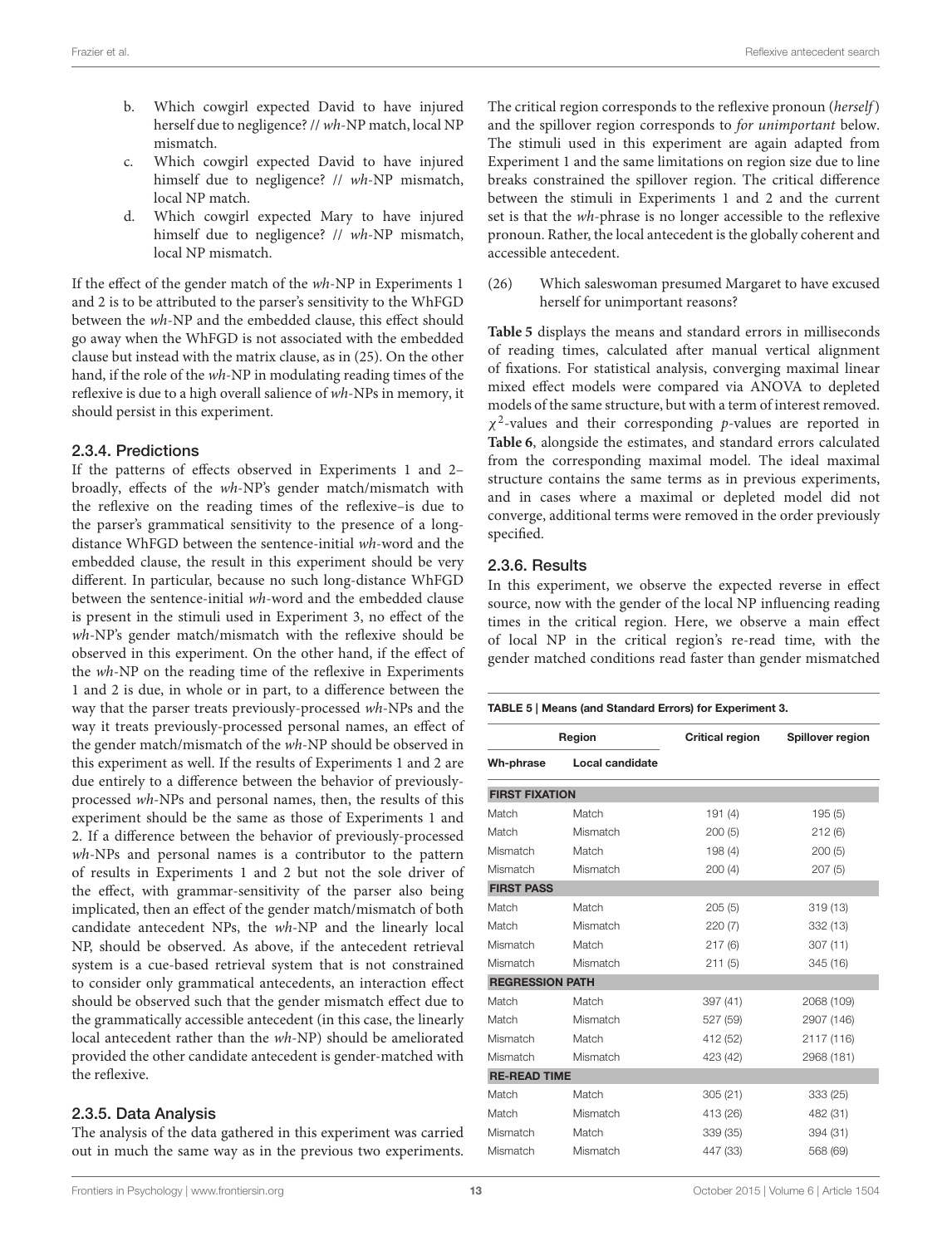| Region                | <b>Effect</b>          | <b>Estimate</b> | Std error | $\chi^2$ (df) | p-value |
|-----------------------|------------------------|-----------------|-----------|---------------|---------|
| <b>FIRST FIXATION</b> |                        |                 |           |               |         |
| Critical              | $wh$ -NP               | $-4.64$         | 4.76      | 0.93(1)       | >0.1    |
|                       | local                  | $-7.79$         | 4.25      | 3.24(1)       | 0.072   |
|                       | interaction            | $-8.00$         | 10.64     | 0.55(1)       | >0.1    |
| Spillover             | $wh$ -NP               | $-0.35$         | 6.10      | 0.003(1)      | >0.1    |
|                       | local                  | $-10.98$        | 6.27      | 2.76(1)       | 0.097   |
|                       | interaction            | $-8.22$         | 10.47     | 0.60(1)       | >0.1    |
| <b>FIRST PASS</b>     |                        |                 |           |               |         |
| Critical              | $wh$ -NP               | $-0.57$         | 6.29      | 0.01(1)       | >0.1    |
|                       | local                  | $-5.28$         | 7.01      | 0.55(1)       | >0.1    |
|                       | interaction            | $-24.08$        | 16.89     | 1.95(1)       | >0.1    |
| Spillover             | $wh$ -NP               | 2.24            | 13.87     | 0.026(1)      | >0.1    |
|                       | local                  | $-25.92$        | 13.24     | 3.44(1)       | 0.064   |
|                       | interaction            | 23.27           | 26.80     | 0.73(1)       | >0.1    |
|                       | <b>REGRESSION PATH</b> |                 |           |               |         |
| Critical              | $wh$ -NP               | 43.67           | 44.18     | 0.98(1)       | >0.1    |
|                       | local                  | $-74.27$        | 45.67     | 2.58(1)       | >0.1    |
|                       | interaction            | $-111.73$       | 96.88     | 1.29(1)       | >0.1    |
| Spillover             | $wh-NP$                | $-29.80$        | 120.90    | 0.06(1)       | >0.1    |
|                       | local                  | $-844.80$       | 117.30    | 27.58(1)      | < 0.001 |
|                       | interaction            | 113.20          | 253.30    | 0.20(1)       | >0.1    |
| <b>RE-READ TIME</b>   |                        |                 |           |               |         |
| Critical              | $wh$ -NP               | $-44.40$        | 29.08     | 2.18(1)       | >0.1    |
|                       | local                  | $-100.51$       | 35.59     | 6.62(1)       | 0.010   |
|                       | interaction            | 3.84            | 81.52     | 0.002(1)      | >0.1    |
| Spillover             | $wh-NP$                | $-79.11$        | 59.80     | 1.64(1)       | >0.1    |
|                       | local                  | $-164.91$       | 69.38     | 4.97(1)       | 0.026   |
|                       | interaction            | 27.40           | 141.89    | 0.04(1)       | >0.1    |

<span id="page-13-0"></span>

|  |  |  | TABLE 6   Combined ANOVA and LME results for Experiment 3. |
|--|--|--|------------------------------------------------------------|
|--|--|--|------------------------------------------------------------|

condition  $[\beta = -100.51, S.E. = 35.59, \chi^2(1) = 6.62, p =$ 0.010]. We also observe a main effect of gender mismatch in the regression path duration (**[Figure 3](#page-13-1)**) and re-read time) in the spillover region [regression path:  $\beta = -844.80$ , S.E. = 117.30,  $\chi^2(1) = 27.58, p < 0.001$ ; re-read time:  $\beta = -164.91, S.E.$ 69.38,  $\chi^2(1) = 4.97$ ,  $p = 0.026$ ]. No other effects reached significance. Note however that all marginal effects are of the local NP, consistent with the parser only considering this NP as a potential reflexive antecedent. Thus, this supports the hypothesis that the results of Experiments 1 and 2 are due to the RD resolution process being sensitive to the presence of the WhFGD, rather than being due to some general property of wh-NPs as candidate antecedents.

### 2.4. Experiment 4

#### 2.4.1. Introduction

Experiment 4 serves primarily to complete the paradigm explored in Experiments 1–3, so that over the course of all four experiments all combinations of finite vs. nonfinite embedded clause and matrix interpretation of wh-word vs. embedded WhFGD tail are investigated. The results of this experiment are not expected to differ from those of Experiment 3 except that, because of certain differences between finite and non-finite



<span id="page-13-1"></span>embedded clauses, as discussed below, the effect of the local candidate antecedent may be stronger in Experiment 4 than in Experiment 3.

### 2.4.2. Participants

Twenty English speaking undergraduates from the Northwestern University community volunteered to participate in this experiment in return for course credit or a small monetary compensation<sup>[9](#page-13-2)</sup>.

#### 2.4.3. Design and Materials

The design of Experiment 4 is substantially the same as that of Experiment 3. The materials consist of 24 target sentences, plus 144 filler sentences from unrelated experiments. Like in Experiment 3, the sentence-initial wh-word is associated not with the embedded clause but with the matrix clause, and consequently it is not associated with a dependency tail intervening between the linearly local candidate antecedent and the reflexive. The difference between Experiments 3 and 4 is that in Experiment 4, as in Experiment 2, the embedded clause is finite rather than non-finite, as in [\(27\).](#page-13-3)

- <span id="page-13-3"></span>(27) Sample Stimuli
	- a. Which cowgirl expected Mary had injured herself due to negligence? // wh-NP match, local NP match.
	- b. Which cowgirl expected David had injured herself due to negligence? // wh-NP match, local NP mismatch.

<span id="page-13-2"></span><sup>&</sup>lt;sup>9</sup>The smaller number of participants in this experiment is due to accidental exclusion of the target stimuli during compiling for experimental presentation in half of the presentation orders. Fortunately, the conditions remain properly counterbalanced.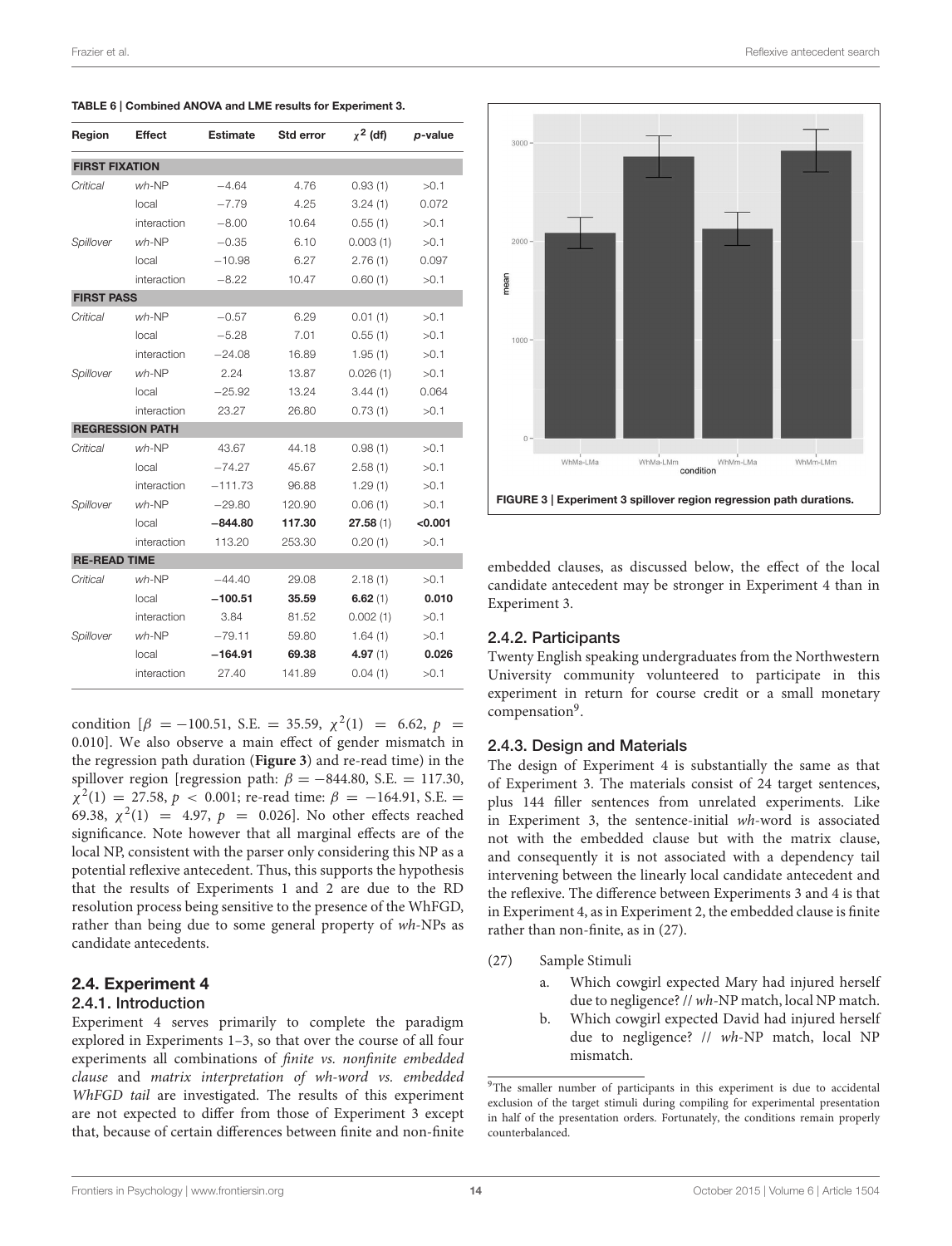- c. Which cowgirl expected David had injured himself due to negligence? // wh-NP mismatch, local NP match.
- d. Which cowgirl expected Mary had injured himself due to negligence? // wh-NP mismatch, local NP mismatch.

### 2.4.4. Predictions

Because the only difference between Experiments 4 and 3 is the finiteness of the embedded clause, the result of this experiment is not expected to differ from that of Experiment 3. In particular, in this experiment as well, no long-distance WhFGD between the sentence-initial wh-word and the embedded clause is present in the stimuli used. Therefore, no effect of the wh-NP's gender match/mismatch with the reflexive should be observed in this experiment if the effect of the wh-NP's gender match/mismatch with the reflexive observed in the results of Experiments 1 and 2 is due to the parser's grammatical sensitivity to the presence of a long-distance WhFGD whose tail intervenes between the linearly closer NP and the reflexive. Likewise, if the effect of the wh-NP's gender match/mismatch with the reflexive is due to a general processing difference between wh-NPs and other NPs, it should be observed in this experiment as well. As in the preceding experiments, if the antecedent retrieval system is a cue-based retrieval system that is not constrained to consider only grammatical antecedents, an interaction effect should be observed such that the gender mismatch effect due to the grammatically accessible antecedent should be ameliorated provided the other candidate antecedent is gender-matched with the reflexive.

However, one possible small difference may be observed because of the similarity of embedded finite clauses to matrix clauses in English. Note that in example [\(27\),](#page-13-3) if the initial words which cowgirl expected were omitted, the example would be the entirely grammatical matrix declarative sentences Mary/David had injured himself/herself due to negligence, until the presence of the question mark. It is conceivable that in these examples, for this reason, the association of the reflexive with the linearly local NP may be easier for the parser to detect, because of the similarity of these examples to simple matrix sentences in which there is only one candidate antecedent. If something like this is the case, we might expect the effect of the local candidate NP to reach significance for more reading-time measures than in Experiment 3.

### 2.4.5. Data Analysis

The analysis of the data gathered in this experiment was carried out in much the same way as in the previous three experiments. The critical region corresponds to the reflexive pronoun (herself) and the spillover region corresponds to for unimportant. Using the same design as in Experiment 3, the wh-phrase (i.e., Which saleswoman) is inaccessible to the reflexive pronoun as an antecedent, while the local antecedent (i.e., Margaret) is accessible. The limitations on region size due to line breaks constrained the spillover region, as in the previous experiments.

(28) Which saleswoman presumed Margaret had excused herself for unimportant reasons?

**[Table 7](#page-14-0)** displays the means and standard errors in milliseconds of reading times, calculated after manual vertical alignment of fixations. For statistical analysis, converging maximal linear mixed effect models were compared via ANOVA to depleted models of the same structure, but with a term of interest removed.  $\chi^2$ -values and their corresponding p-values are reported in **[Table 8](#page-15-1)**, alongside the estimates and standard errors calculated from the corresponding maximal model. The ideal maximal structure contains the same terms as in previous experiments, and in cases where a maximal or depleted model did not converge, additional terms were removed in the order previously specified.

### 2.4.6. Results

The results of Experiment 4 reveal a significant effect in regression path duration and re-read time, consistent with Experiment 3. This main effect of local NP in the critical region reveals that gender incongruency between the local NP and the reflexive pronoun led to an increased duration than when the gender matched [regression path:  $\beta$  = -81.82, S.E. = 38.71,  $\chi^2(1) = 3.95, p = 0.047$ ; re-read time:  $\beta = -222.01, S.E.$ 44.71,  $\chi^2(1) = 13.25, p < 0.001$ .

The pattern of increased durations in local mismatches is also observed in the spillover region [regression path:  $\beta = -251.72$ , S.E. = 96.04,  $\chi^2(1)$  = 6.19,  $p = 0.013$ , (**[Figure 4](#page-15-2)**); re-read time:  $\beta$  = -137.90, S.E. = 56.17,  $\chi^2(1)$  = 4.68,  $p$  = 0.031]. This result is consistent with our claim that the parser

<span id="page-14-0"></span>

| TABLE 7   Means (and Standard Errors) for Experiment 4. |                 |                        |                  |  |
|---------------------------------------------------------|-----------------|------------------------|------------------|--|
|                                                         | Region          | <b>Critical region</b> | Spillover region |  |
| Wh-phrase                                               | Local candidate |                        |                  |  |
| <b>FIRST FIXATION</b>                                   |                 |                        |                  |  |
| Match                                                   | Match           | 216(7)                 | 196 (6)          |  |
| Match                                                   | Mismatch        | 229(8)                 | 215 (10)         |  |
| Mismatch                                                | Match           | 220 (8)                | 202(7)           |  |
| <b>Mismatch</b>                                         | Mismatch        | 231 (9)                | 218(9)           |  |
| <b>FIRST PASS</b>                                       |                 |                        |                  |  |
| Match                                                   | Match           | 233 (8)                | 387 (30)         |  |
| Match                                                   | Mismatch        | 260 (12)               | 329 (22)         |  |
| <b>Mismatch</b>                                         | Match           | 241 (9)                | 371 (27)         |  |
| <b>Mismatch</b>                                         | Mismatch        | 259 (13)               | 385 (25)         |  |
| <b>REGRESSION PATH</b>                                  |                 |                        |                  |  |
| Match                                                   | Match           | 319 (26)               | 527 (59)         |  |
| Match                                                   | Mismatch        | 352 (35)               | 843 (94)         |  |
| Mismatch                                                | Match           | 287 (23)               | 577 (83)         |  |
| Mismatch                                                | Mismatch        | 412 (46)               | 830 (153)        |  |
| <b>RE-READ TIME</b>                                     |                 |                        |                  |  |
| Match                                                   | Match           | 262 (29)               | 337 (59)         |  |
| Match                                                   | Mismatch        | 468 (49)               | 514 (60)         |  |
| Mismatch                                                | Match           | 248 (24)               | 390 (39)         |  |
| Mismatch                                                | Mismatch        | 449 (54)               | 468 (55)         |  |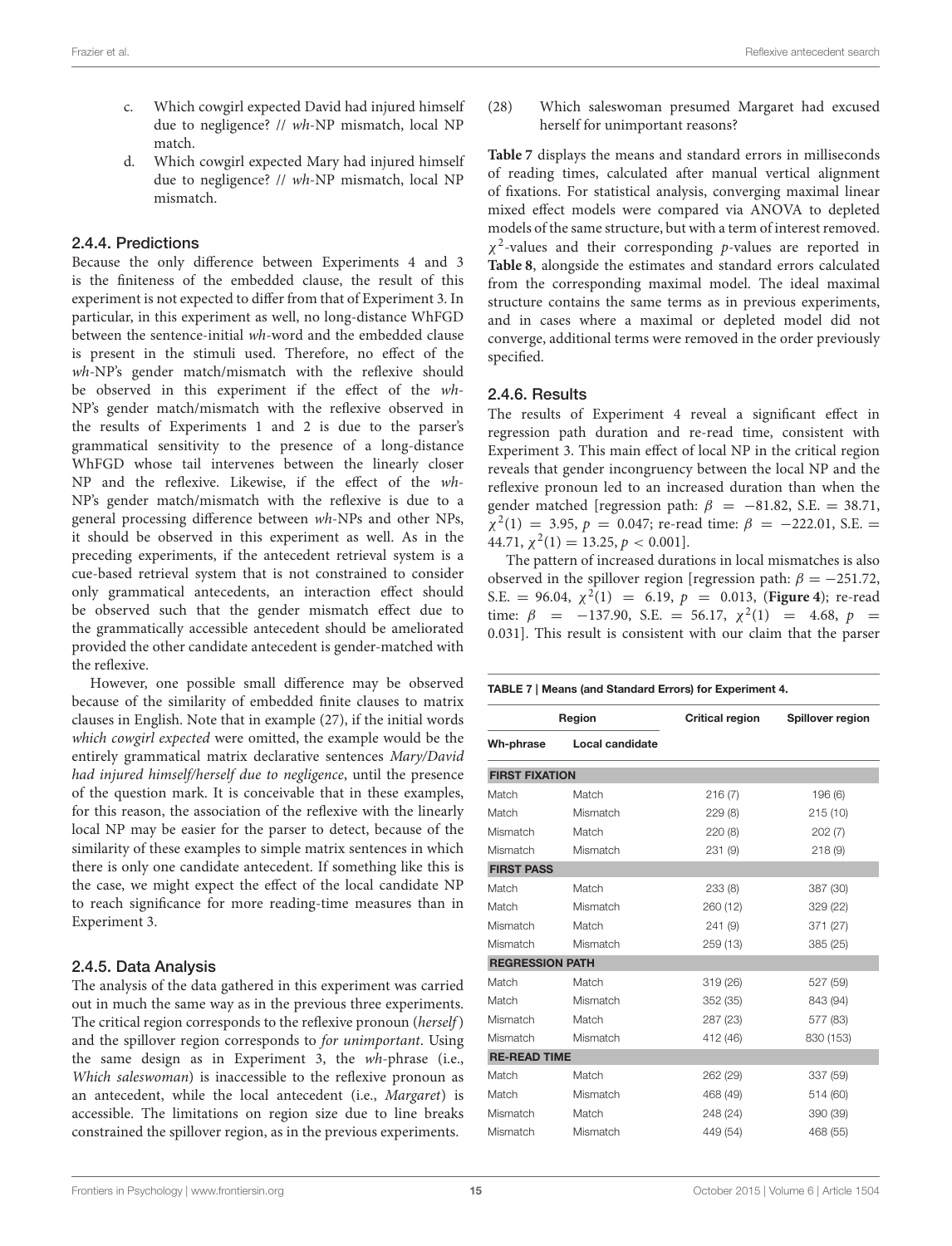| Region                | <b>Effect</b>          | <b>Estimate</b> | Std error | $x^2$ (df) | p-value |
|-----------------------|------------------------|-----------------|-----------|------------|---------|
| <b>FIRST FIXATION</b> |                        |                 |           |            |         |
| Critical              | $wh$ -NP               | $-2.12$         | 10.12     | 0.04(1)    | >0.1    |
|                       | local                  | $-9.65$         | 12.43     | 0.58(1)    | >0.1    |
|                       | interaction            | $-1.01$         | 8.14      | 0.03(1)    | >0.1    |
| Spillover             | $wh-NP$                | $-4.33$         | 7.32      | 0.35(1)    | >0.1    |
|                       | local                  | $-15.31$        | 9.74      | 2.30(1)    | >0.1    |
|                       | interaction            | $-1.13$         | 15.72     | 0.005(1)   | >0.1    |
| <b>FIRST PASS</b>     |                        |                 |           |            |         |
| Critical              | $wh-NP$                | $-1.66$         | 11.87     | 0.02(1)    | >0.1    |
|                       | local                  | $-24.01$        | 14.30     | 2.57(1)    | >0.1    |
|                       | interaction            | $-7.99$         | 24.89     | 0.10(1)    | >0.1    |
| Spillover             | $wh$ -NP               | $-19.31$        | 24.88     | 0.59(1)    | >0.1    |
|                       | local                  | 19.00           | 27.92     | 0.46(1)    | >0.1    |
|                       | interaction            | 62.83           | 51.55     | 1.42(1)    | >0.1    |
|                       | <b>REGRESSION PATH</b> |                 |           |            |         |
| Critical              | $wh-NP$                | $-22.48$        | 38.62     | 0.33(1)    | >0.1    |
|                       | local                  | $-81.82$        | 38.71     | 3.95(1)    | 0.047   |
|                       | interaction            | 88.63           | 69.32     | 1.56(1)    | >0.1    |
| Spillover             | $wh$ -NP               | 0.99            | 126.68    | 0.0001(1)  | >0.1    |
|                       | local                  | $-251.72$       | 96.04     | 6.19(1)    | 0.013   |
|                       | interaction            | $-138.84$       | 212.14    | 0.42(1)    | >0.1    |
| <b>RE-READ TIME</b>   |                        |                 |           |            |         |
| Critical              | $wh$ -NP               | $-13.29$        | 57.62     | 0.052(1)   | >0.1    |
|                       | local                  | $-222.01$       | 44.71     | 13.25(1)   | < 0.001 |
|                       | interaction            | 49.51           | 141.01    | 0.12(1)    | >0.1    |
| Spillover             | $wh$ -NP               | 7.50            | 56.04     | 0.018(1)   | >0.1    |
|                       | local                  | $-137.90$       | 56.17     | 4.68(1)    | 0.031   |
|                       | interaction            | $-37.89$        | 110.71    | 0.11(1)    | >0.1    |

<span id="page-15-1"></span>TABLE 8 | Combined ANOVA and LME results for Experiment 4.

searches a sophisticated structural representation during reflexive antecedent dependency formation. That is, the presence of an effect from the local NP supports the results of Experiment 3 in demonstrating that the parser is sensitive to the tail of the WhFGD as well as other rich, phonologically null representations in the parse tree.

# <span id="page-15-0"></span>3. Discussion

The current study sought to investigate the interaction of the resolution of two non-local dependencies, wh-filler-gap dependencies (WhFGD) and reflexive-antecedent dependencies (RD). In particular, we investigated the time course of the online resolution of a RD in the context of grammatically accessible and inaccessible possible antecedents. Experiments 1 and 2 examined whether the RD resolution process would target a linearly closer but grammatically illicit antecedent, or whether instead the grammatically licit tail of a WhFGD would be selected as the reflexive antecedent. Experiments 3 and 4 examined whether a possible antecedent that was both grammatically illicit and linearly more distant from a grammatically licit antecedent would influence the reflexive antecedent search. Results from these four eye-tracking text-reading experiments indicates that the RD





<span id="page-15-2"></span>resolution process is sensitive to grammatical structure, not local linear order.

Experiment 1 examined the time course of online reading of examples from the paradigm illustrated in [\(16\).](#page-5-5) Crucially, such sentences are locally ambiguous; the string subsequent to the wh-phrase could be a coherent, grammatical utterance in which the antecedent for the reflexive would be a proper name. Globally, however, such a parse, with the proper name serving as antecedent for the reflexive, is unavailable; the only globally coherent parse is one in which the wh-phrase serves as the reflexive antecedent. Thus, if the search for reflexive antecedence is insensitive to syntactic structure, selecting either any featurematching possible antecedent without regard to its structural position or the linearly closest possible antecedent, the proper name should be identified as the antecedent. Consequently, if such a theory is true, we expected to find a reading time slowdown at the reflexive if the gender of the reflexive and the proper name mismatched. Conversely, if the search for the reflexive antecedent is sensitive to grammatical configuration, we expected to see a reading time slowdown just in case the gender of the reflexive mismatched with that of the grammatically licit antecedent, the wh-phrase.

Results support the hypothesis that the parser is sensitive to global structural information during the reflexive antecedent search process. At or immediately after the reflexive, conditions in which the gender of the reflexive mismatched with that of the wh-phrase were read slower than those conditions in which the genders matched. At the spillover region the same effect of reflexive gender congruence with the wh-phrase was found, with the match condition read faster than the mismatch condition, in the regression path measure. We conclude that the parser attempts to form the RD with the grammatically accessible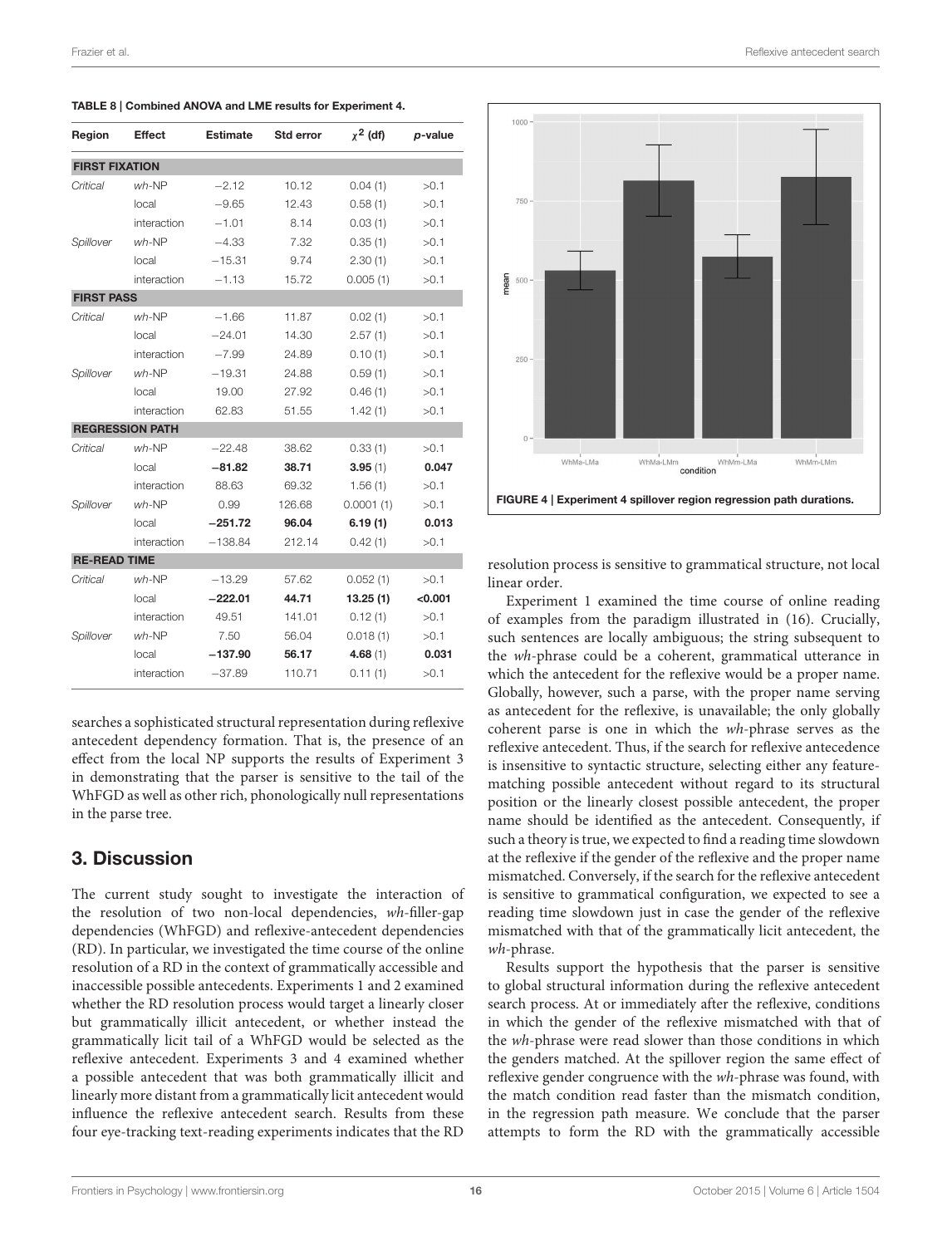antecedent, the wh-phrase, and not with the grammatically inaccessible antecedent, consistent with the findings of [Sturt](#page-18-4) [\(2003\)](#page-18-4). This is despite the fact that in the configuration in question the grammatically inaccessible antecedent is linearly closer to the reflexive.

Furthermore, in Experiment 1, the string including the grammatically inaccessible antecedent and the reflexive is locally coherent if the initial wh-phrase is disregarded as indicated in [\(29-a\).](#page-16-0) Theories of sentence processing where the parser builds the structure based on the information available within a linearly local span (e.g., [Ferreira et al., 2002;](#page-18-21) [Tabor et al.,](#page-18-22) [2004;](#page-18-22) [Konieczny et al., 2010\)](#page-18-23) would predict that the parser could be subject to confusion in these contexts and select the linearly closer candidate antecedent, but we do not find evidence for this behavior. Given the experimental support for the existence of local coherence effects of this kind elsewhere, a possible explanation for why they do not occur in this context is that the parser operates over a representation containing the unpronounced tail of the WhFGD after the linearly local candidate antecedent. If the RD formation process operates over such a representation, local coherence effects may be blocked here because the true closest candidate antecedent is the tail of the WhFGD, i.e., there is no actual locally coherent substring in the examples because the WhFGD tail disrupts the potential local coherency [\(29-b\).](#page-16-1)

- <span id="page-16-1"></span><span id="page-16-0"></span>(29) a. . . . did Mary/David expect to have injured herself/himself . . .
	- b. ... did Mary/David expect /gap/ $_i$  to have injured herself/himself . . .

In addition to the main effect of wh-phrase gender congruence found in Experiment 1, marginal interactions of wh-phrase gender congruence with local NP congruence were found in the regression path duration and re-read time in the critical region, such that the mismatch-mismatch conditions were read more slowly. This interaction, while not statistically significant, could be consistent with the predictions of an unconstrained cue-based model of antecedent retrieval under which the parser attempts to associate the reflexive with all possible candidate antecedents and experiences extra difficulty when no gendercongruent antecedent is found in memory.

Another interpretation for this interaction relies upon the observation that the examples used in Experiment 1 have another, less easily accessible parse in which the reflexive receives a non-argument, intensifier interpretation. Such a parse can be paraphrased with the intensifier reflexive located in another position possible for such intensifiers: Which cowgirl did Mary herself expect to have injured due to negligence?. It is possible that the marginal interaction with the local NP is due to the parser considering this alternative parse. Experiment 2 is an attempt to distinguish these explanations by testing configurations in which this alternative parse is unavailable.

Experiment 2 examines the reading time course of examples from the example paradigm in [\(21\).](#page-9-2) These examples are similar to those used in Experiment 1, with the exception that the embedded clause is finite. The consequence of this change is that the examples are no longer locally ambiguous in the substring subsequent to the wh-phrase. However, as in Experiment 1, these examples include a grammatically accessible antecedent for the reflexive, the wh-phrase, and a grammatically inaccessible, but linearly closer possible antecedent, the proper name. Consequently, the gender mismatch manipulation yields the same two sets of predictions in this experiment: if the search for the reflexive antecedent is structure-insensitive, we would expect to see a gender mismatch effect on the linearly closer but grammatically inaccessible antecedent, the local NP. Conversely, if the reflexive antecedent search is sensitive to grammatical structure, we would expect to see the gender mismatch effect on the grammatically accessible but linearly further wh-phrase.

The results again support the hypothesis that the parser only considers the grammatically accessible wh-phrase when attempting to identify the reflexive antecedent. On the critical region, in regression path duration and re-read times, we saw a main effect of gender congruence with the wh-phrase, with the match conditions read faster than the mismatch conditions. In the spillover region, we see the same effect in first pass, regression path and re-read times. Additionally, here we failed to see any effect, even marginal, of the grammatically inaccessible antecedent. As this alternative parse is unavailable for the stimuli used in Experiment 2, this suggests that the marginal interaction with the local NP in Experiment 1 may indeed have been due to the alternative intensifier reflexive parse discussed above, rather than being evidence for a cue-based retrieval system experiencing difficulty in the absence of a gender-congruent candidate antecedent.

In Experiments 1 and 2, we saw that the parser considered just the grammatically licit anaphor antecedent, despite the presence of another possible antecedent intervening between the grammatically licit wh-phrase antecedent and the anaphor. One may wonder, however, whether these results are the result of the wh-phrases having a special status in working memory, or having a particularly high prominence relative to other potential antecedents [\(Martin and McElree, 2011\)](#page-18-28). If this were the case, the results from Experiments 1 and 2 might simply be the result of this high prominence; the parser attended to the wh-phrase as a potential antecedent not because it was a grammatically licit antecedent and the local NP an illicit antecedent, but rather because the wh-phrase was the most prominent possible antecedent.

Experiments 3 and 4 were designed to test this alternative hypothesis through the examination of the reading time-course of examples from the paradigms illustrated in [\(25\)](#page-11-3) and [\(27\).](#page-13-3) In these examples, the wh-phrase is no longer a grammatically accessible antecedent for the reflexive. Instead, the local NP serves as the sole grammatically licit antecedent. Thus, if the parser considered the wh-phrase as an antecedent regardless of whether it is a grammatically licit antecedent, we would expect that a mismatch in gender between wh-phrase and anaphor would induce a slowdown in reading times.

The results of Experiments 3 and 4 do not support this alternative hypothesis. In both experiments, the conditions in which the local NP mismatched in gender with the reflexive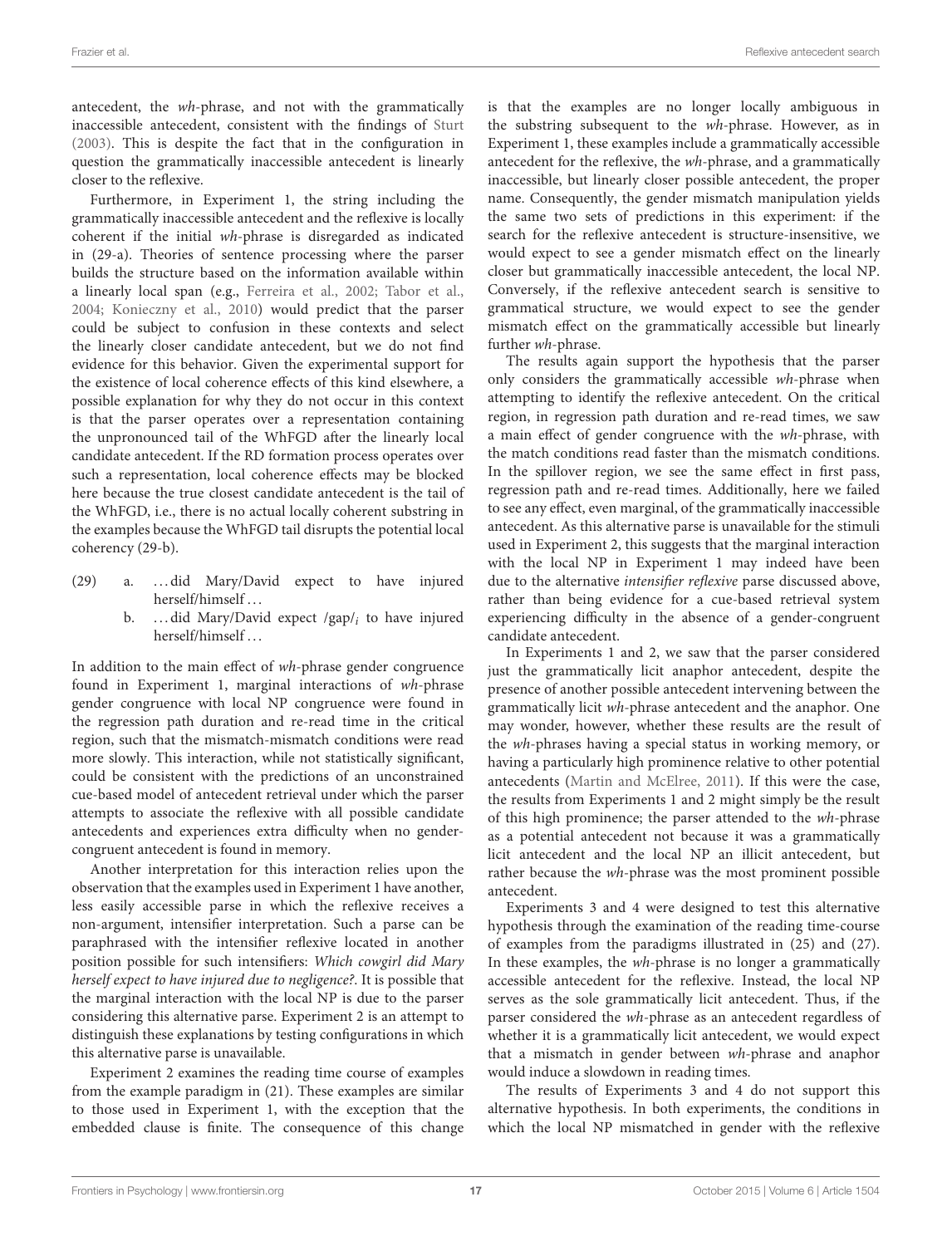were read slower than the conditions in which the local NP and reflexive matched in gender. In Experiment 3, this effect was found on the critical region in the first fixation, first pass, regression path, and re-read durations. In Experiment 4, the effect was found on the critical region in the regression path reading times.

The combination of Experiments 1 and 3 shows that merely having a wh-NP present in a sentence does not automatically cause it to be considered as the antecedent of a reflexive—that is, a general notion of the prominence of a potential antecedent, such that a wh-NP is checked as a potential antecedent of any dependency encountered in later processing, is insufficient to explain the observed pattern of results.

If the prominence of a potential antecedent were the source of the interference effects, we would expect to observe the same pattern in Experiments 1 and 3. But instead the observed pattern is that, when the tail of the WhFGD intervenes between the linearly local embedded subject NP and the reflexive, the wh-NP's gender congruency with the reflexive modulates the presence or absence of gender mismatch effects, whereas when the the wh-NP is not associated with a tail intervening between the subject and reflexive, the linearly local embedded subject NP's gender congruency with the reflexive modulates the presence or absence of gender mismatch effects. Thus, while it is plausibly true that wh-NPs are highly "prominent" candidate antecedents, the parser still appears to be guided by syntactic structure in the course of reflexive resolution and is not "confused" by the presence of an irrelevant wh-NP.

The principal significance of this set of findings is to provide evidence for quite sophisticated structure-sensitivity on the part of the antecedent retrieval system. Whatever mechanism subserves reflexive antecedent retrieval, whether cue-based or otherwise, must be able to exhibit online sensitivity to finegrained syntactic structure of at least two kinds. First, it must be able to respect the clausemate condition on anaphora: that reflexives are unable to find their antecedent outside of their immediate clause. Second, it must be sensitive to the presence and location of WhFGD tails: the presence of a WhFGD must be visible to the antecedent retrieval system, whether in the form of reactivation of a previously processed NP upon gap-detection or via the positing of gaps/dependency tails as candidate antecedents in the representation over which reflexive antecedent retrieval operates. For this reason, this study constitutes evidence against unrestricted versions of cue-based retrieval, and in favor of models like that in [Dillon et al. \(2013\)](#page-18-12) that constrain the antecedent retrieval process to respect syntactic structure.

Why might the reflexive antecedent retrieval system fail to experience interference from grammatically inaccessible antecedents in WhFGD contexts, while showing evidence of such interference in reflexive antecedent retrieval mediated by the related long-distance dependencies of raising and control studied in [Kwon and Sturt \(2015\)](#page-18-24) and [Sturt and Kwon](#page-18-25) [\(2015\)](#page-18-25)? We speculate that the active nature of the WhFGD formation process may provide an explanation for this difference. Encountering a wh-NP triggers the parser to initiate an active search for its corresponding gap site, while control and raising dependencies cannot be identified until later in a sentence. If active search behavior on the part of the parser involves positing a WhFGD dependency tail within the local domain of the reflexive, this element may be an accessible retrieval candidate for a syntactically constrained antecedent retrieval system. Future research could address this question by investigating reflexive antecedent retrieval in the context of other longdistance dependencies whose leftmost element is a strong cue to the existence of the long-distance dependency, perhaps topicalization.

# <span id="page-17-0"></span>4. Conclusion

In this study we have investigated whether the process of reflexive-antecedent resolution is sensitive, in on-line measures, to the presence of a WhFGD dependency whose tail is the grammatically licit antecedent of the reflexive. The fact that Experiments 1 and 2 found gender mismatch effects between the wh-NP and the reflexive, and not between a linearly local NP and the reflexive, strongly supports the position that the tail of a WhFGD can be accessed rapidly online as a candidate antecedent in reflexive antecedent search.

This effect of the wh-NP is not compatible with an account where wh-NPs are simply highly prominent candidate antecedents regardless of the grammatical possibility of such an antecedent-reflexive relationship because, if this were the explanation for the effect of gender mismatch between wh-NP and reflexive in Experiments 1 and 2, Experiments 3 and 4 should have shown the same pattern. Instead, in Experiments 3 and 4, gender mismatch effects of the linearly local non-wh-NP and the reflexive were observed, consistent with an account on which the parser's reflexive antecedent search is grammatically guided. In general, then, we conclude that the parser's reflexive antecedent search is rapidly sensitive to such fine-grained syntactic details as the presence and location of a WhFGD. We take this to be evidence that, whatever mechanism is implicated in reflexive antecedent retrieval, it must be able to exhibit online sensitivity to the binding constraints and to treat the tail of a WhFGD as a potential candidate antecedent.

# Acknowledgments

We would like to thank two reviewers for their detailed and helpful discussions. We are in debt to the following colleagues for their helpful discussion: Brian Dillon, Dave Kush, Nina Kazanina, Colin Phillips, Martin Pickering, Lars Konieczny, Patrick Sturt, and Whitney Tabor. Thanks also to the audiences of AMLaP2013, AMLaP2014, CUNY2014, and CUNY2015. This work has been supported in part by NSF grant BCS-1323245 and DDRIG:1348677. All the remaining errors are, of course, our own.

# Supplementary Material

The Supplementary Material for this article can be found [online at: http://journal.frontiersin.org/article/10.3389/fpsyg.](http://journal.frontiersin.org/article/10.3389/fpsyg.2015.01504) 2015.01504